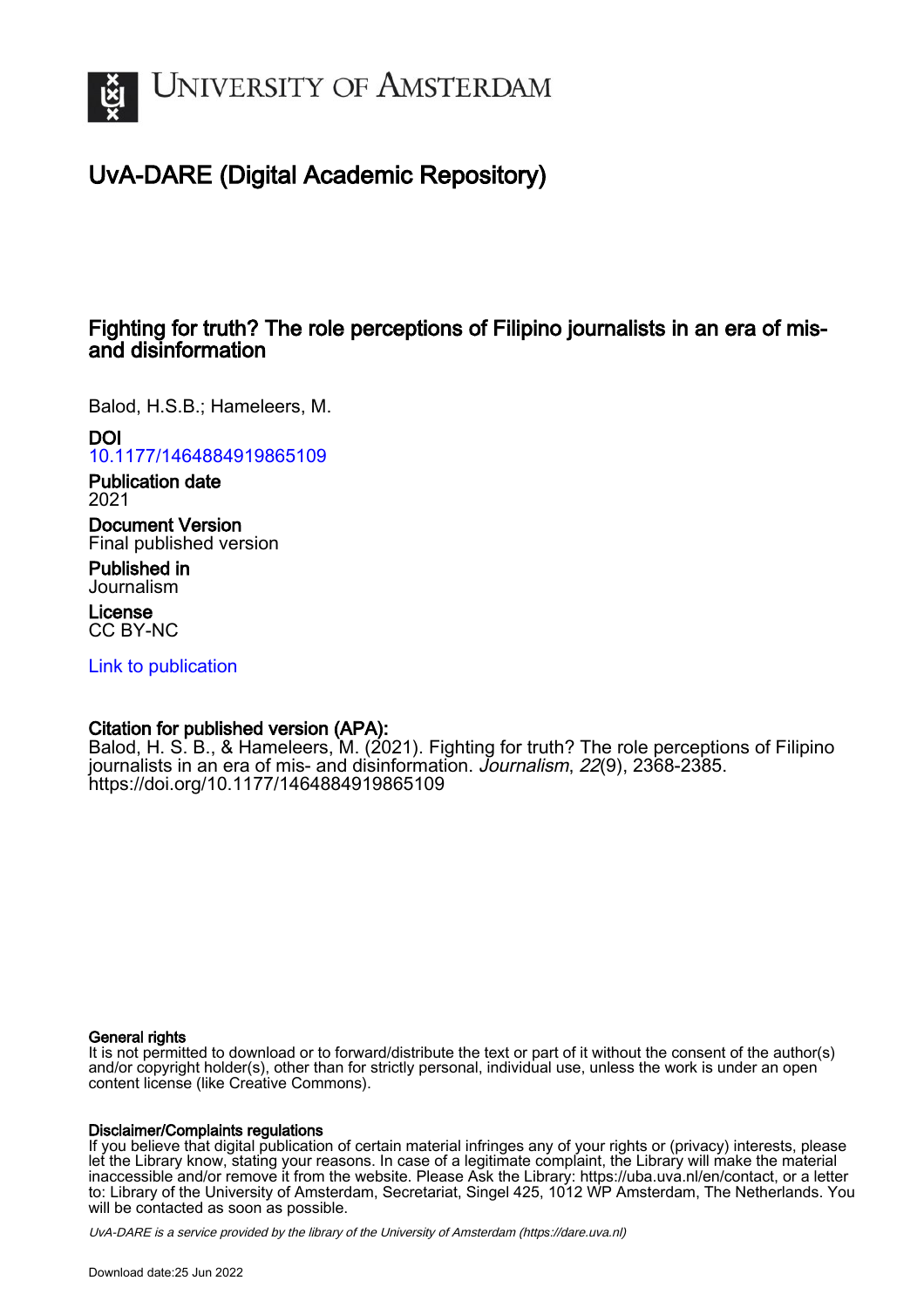**8651[09](http://crossmark.crossref.org/dialog/?doi=10.1177%2F1464884919865109&domain=pdf&date_stamp=2019-07-24)**JOU0010.1177/1464884919865109Journalism**Balod and Hameleers**

*Article*



**Fighting for truth? The role perceptions of Filipino journalists in an era of mis- and disinformation**

Journalism 2021, Vol. 22(9) 2368–2385 © The Author(s) 2019

@ 0⊛ Article reuse guidelines: [sagepub.com/journals-permissions](https://uk.sagepub.com/en-gb/journals-permissions) DOI: 10.1177/1464884919865109 [journals.sagepub.com/home/jou](https://journals.sagepub.com/home/jou) **SSAGE** 



University of Amsterdam, The Netherlands

#### **Abstract**

This study examines how journalists in the Philippines perceive their roles in response to mis- and disinformation. In the country's current media landscape, journalists find themselves in the spotlight as the media are frequently accused of spreading falsehoods. Drawing from data gathered through 16 semistructured in-depth interviews with Filipino journalists, the findings first of all indicate that the disseminator and watchdog roles are perceived as more important and that journalists see themselves as truth crusaders and advocates of societal reform. Second, journalists identify barriers on different levels of influence that impede the performance of these intended roles. Finally, journalists see the rise of mis- and disinformation as both a challenge and opportunity for journalism to improve as a practice and institution. These findings can be extrapolated to theoretical and practical implications for journalism and democracy in general.

#### **Keywords**

Disinformation, journalistic role perceptions, media criticism, misinformation, Philippine media

**Corresponding author:**

Michael Hameleers, The Amsterdam School of Communication Research (ASCoR), University of Amsterdam, Nieuwe Achtergracht 166, 1018 WV Amsterdam, The Netherlands. Email: [m.hameleers@uva.nl](mailto:m.hameleers@uva.nl)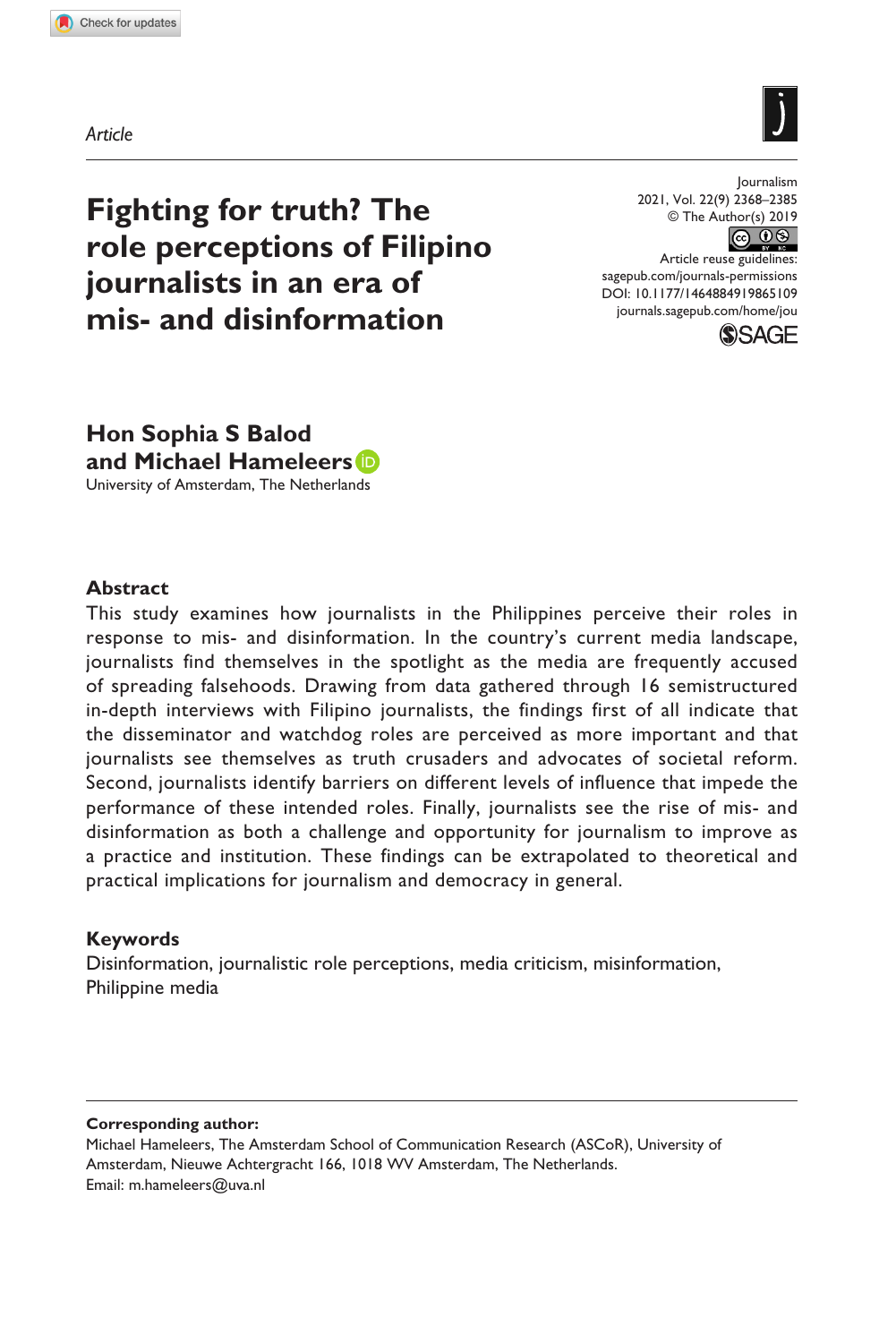The uncontrolled spread of inaccurate information has taken a new form in the digital era and has created vexing challenges for democracy and journalism. Misinformation can be defined as information that is 'not supported by clear evidence and expert opinion' (Nyhan and Reifler, 2010: 305). Disinformation can be defined as the *goal-directed* spread of incorrect, fabricated, or decontextualized information, for example, to augment polarization or societal distrust (Jackson, 2017; Marwick and Lewis, 2017). While mis- and disinformation have gained popularity under Trump's administration in the United States, the Philippines offers an equally interesting case on how misinformation can be used to steer public opinion and manipulate media attention. The active online population in the Philippines makes it a vulnerable target for 'troll armies' or 'keyboard warriors' who share false information to silence dissenting opinions. Disinformation's reliance on falsehoods deliberately promotes certain ideologies that can lead to confusion, distrust, or paranoia among the public (Jackson, 2017).

The spread of mis- and disinformation can especially be dangerous for deliberative democracy as it undermines an authentic and deliberative political discussion. In the case of the Philippines, multiple fake accounts are used to 'weaponize the Internet' (Ressa, 2016) in order to push for propaganda or steer public opinion. Individual journalists and media companies are also vulnerable to misinformation, as they are increasingly accused of spreading disinformation *themselves*, or in popular terms, Fake News. Against this backdrop, this study aims to answer the following two-fold question: *How do journalists perceive their roles in response to misinformation, and how do they defend their profession when being blamed for spreading falsehoods?*

This study contributes to the field on journalistic role perceptions and misinformation in at least three important ways. First, in the current age of fragmenting patterns of news consumption, journalists are at a crossroads trying to uphold traditional roles while performing according to the new needs and demands of the public (Tandoc, 2017). As misinformation is produced and disseminated alongside accurate information, journalists have to strengthen and emphasize their roles as objective, truth-oriented disseminators, hereby distinguishing their profession from alternative sources of (mis)information. Second, the phenomenal spread of misinformation poses a challenge to the authority of journalism, which has the societal role of truth-seeking and informing the public on the facts (Kovach and Rosenstiel, 2007). Third, as accusations of Fake News become more prominent in society, journalists need to deal with attacks and critique of the public that blames news producers for disseminating fact-free content. Against this backdrop, this research aims to understand *how* journalists react to media criticisms and perceived threats on their authority as news providers.

Conducting in-depth qualitative interviews with 16 Filipino journalists, this study offers insights into the challenges and opportunities presented by the digital age as well as personal reflections on journalism as a profession. Taken together, this study is the first to provide insights into the development of journalistic role perceptions in the face of the threat posed in the current era of post-factual relativism (Van Aelst et al., 2017).

## **The challenge of misinformation in today's media environment**

The fast-paced nature of the digital media environment, and the absence of gatekeepers online, create a supportive platform for misinformation to flourish (Shin et al., 2018). In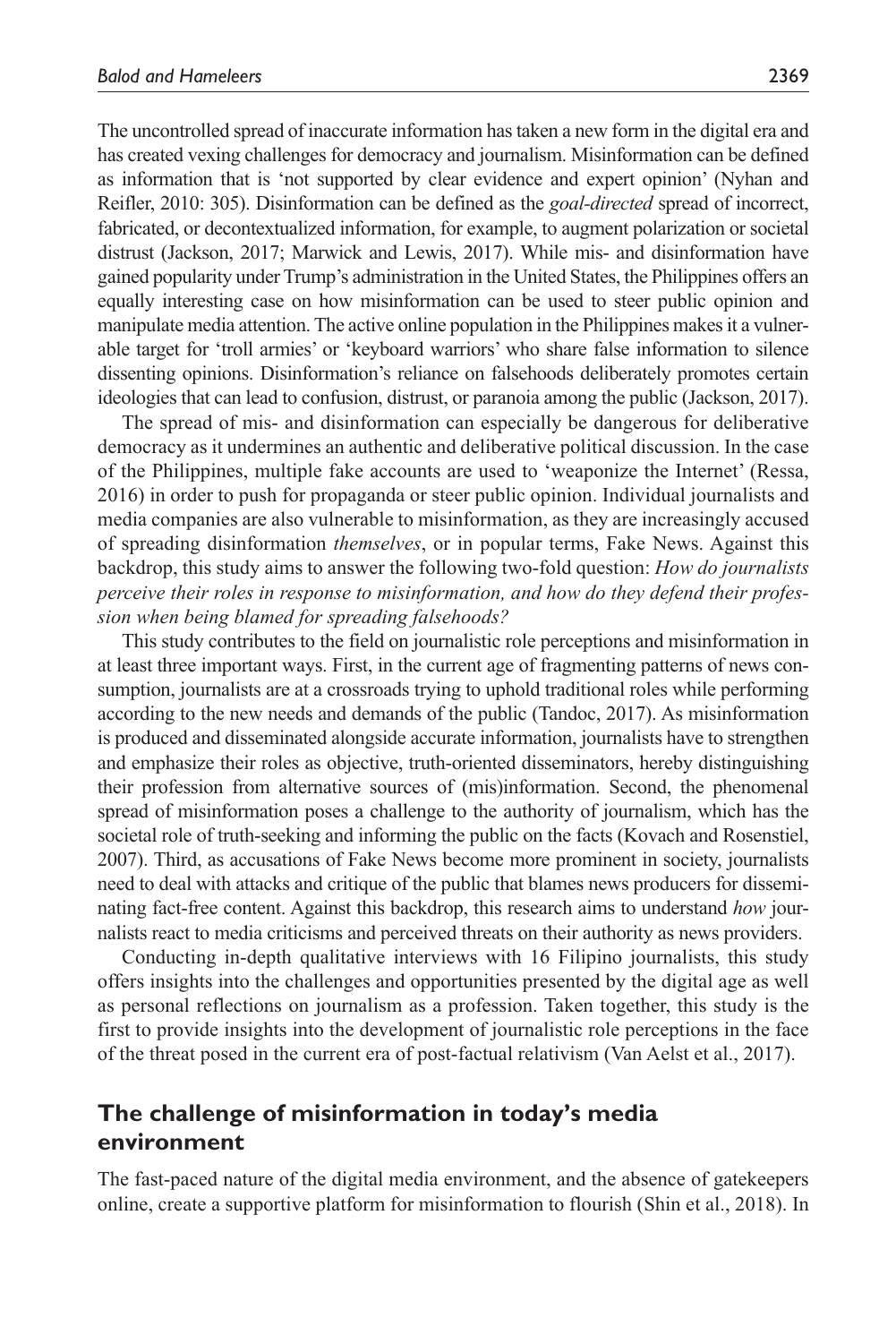its essence, misinformation refers to the dissemination of information that is spread as truthful, but later found to be inaccurate (e.g. Shin et al., 2018). Misinformation is strengthened through repetition and continuous transfer (DiFonzo and Bordia, 2007). Disinformation refers to falsehoods spread with a certain goal in mind, for example, to foster political distrust among the public or to blame political opponents while crediting supported parties or issue positions (Jackson, 2017; Wardle, 2017). As investigating the actual intentions or political goals of the communicator reaches beyond the scope of this article, we focus on the role perceptions and threats to the journalistic profession applied to mis- and disinformation in general. Whenever applicable, the term misinformation is used when referring to how journalists perceive their roles in covering accurate information alongside inaccurate information and disinformation is used in the setting of *accusations* of the *deliberate* spread of Fake News.

It can be argued that the spread of mis- and disinformation poses a severe challenge to journalism as it is in conflict with the basic roles of fact-checking, truth-telling, and verification procedures of the profession. Given its wide reach, replicability, and potential for virality, misinformation directly rivals the information released by the media, thus posing a threat to journalism as a profession. Overall, these challenges of misinformation may have adverse effects and implications to the duties and responsibilities of journalists, and ultimately, to their roles as media practitioners. The first aim of this article is thus to provide insights into how journalists strengthen and renegotiate their role perceptions in the face of the uncontrolled spread of misinformation in today's fragmented media settings.

#### **Journalistic role perceptions in the face of misinformation**

Journalists gain legitimacy by fulfilling the audience's need for accurate and balanced information. By practicing their societal role, they contribute to representative democracy and political opinion formation (Strömbäck, 2005). Hence, citizens depend on accurate, balanced reporting to make well-informed political decisions. However, the uncontrolled spread of misinformation by unprofessional communicators threatens the legitimacy of journalism in at least two ways: (1) inaccurate information that feeds off journalism's legitimacy is spread alongside factual information and (2) the legitimacy of journalism as a profession is attacked by accusing journalists of spreading Fake News.

Here, it is important to stress the gap between role conceptions and performances (e.g. Hanitzsch and Vos, 2017; Mellado and Van Dalen, 2013). Although journalists may perceive it as their normative role to combat misinformation, and to counter-argue accusations of Fake News, they may experience pressures on different levels of influence that limit their capabilities to act on their perceptions. More specifically, factors such as routines, deadlines, extra-media pressures, or editorial decisions can affect the enactment of roles (Tandoc et al., 2012) – which may impede journalists' capability to combat mis- or disinformation. In this setting, journalists need to maintain and defend their roles in democracy and therefore need to respond to both alternative information *and* attacks on their legitimacy.

In earlier studies of journalistic roles, role conceptions ranged from the simplest dichotomy of a 'neutral' versus 'participant' role (Johnstone et al., 1976). More recently,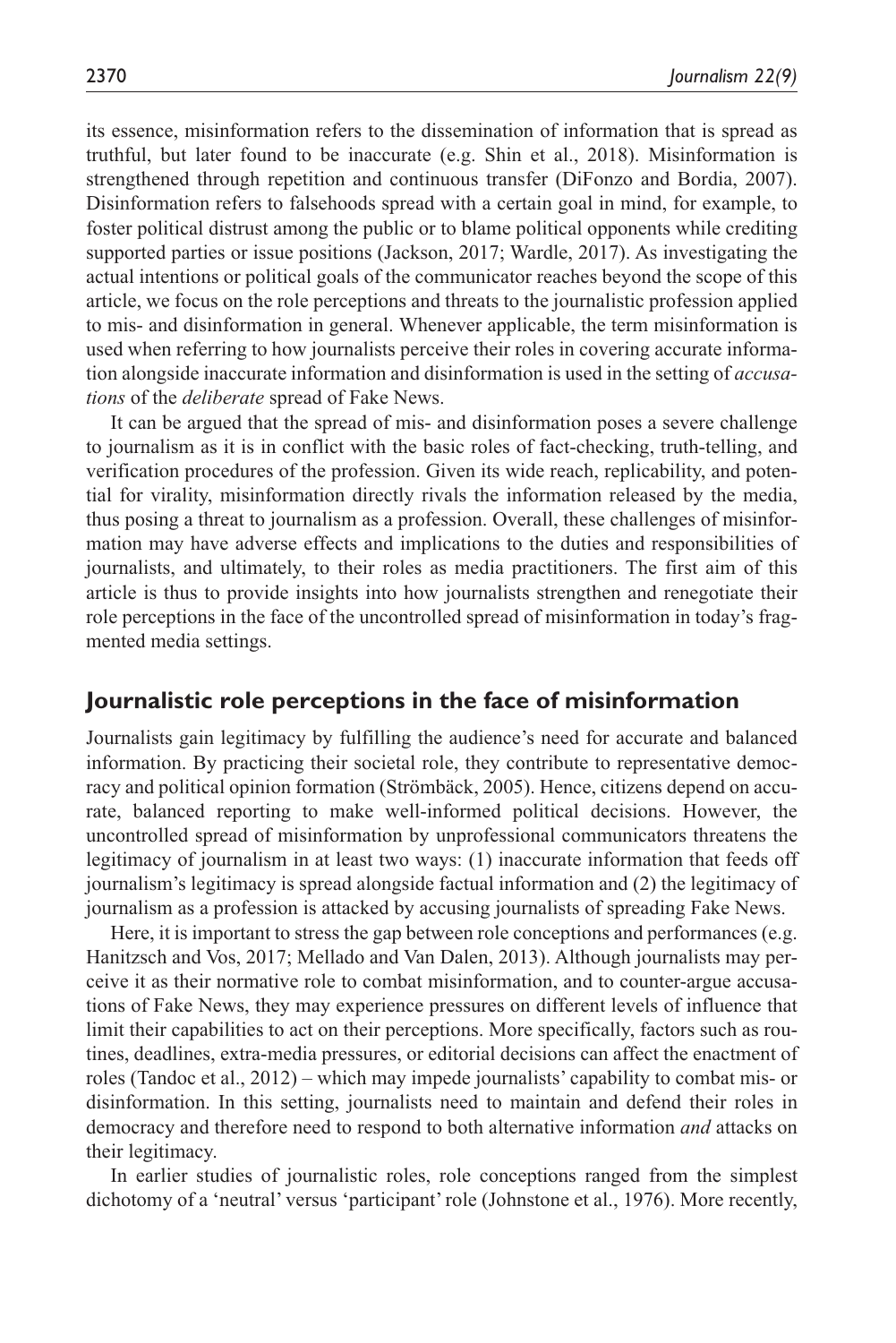these roles expanded into further categories (Cassidy, 2005; Weaver and Wilhoit, 1991). In line with Cassidy's classification, professional roles of journalists can be classified as (1) disseminator, (2) interpretive, (3) adversarial, and (4) populist mobilizer (Cassidy, 2005). The disseminator role is mostly concerned in getting the information out there as swiftly as possible while the adversarial role is characterized by constant skepticism against people or institutions of power (Cassidy, 2005). The adversarial role is closely linked to the 'watchdog role' in which journalists question and criticize politicians for their actions (Strömbäck, 2005) and tend to support the use of unauthorized documents to report a story. Weaver and Wilhoit (1996) postulate that the adversarial role represents a distinct minority view. The watchdog role more specially relates to journalists' normative role to hold the political elites accountable (e.g. Mellado and Van Dalen, 2013). The actual execution of this role means that journalists question and criticize political elites – holding them accountable for (political) failures and inaccurate claims made to the public. The watchdog role can also be associated with the performance of more investigative reporting.

The interpretative journalistic role ascribes a central role to journalists' own frames of reference in covering the news (Patterson, 1993; Salgado and Strömbäck, 2011). Interpretative journalism implies that the meaning of events and journalistic themes transcend the mere dissemination of hard facts and expert or elite sources (Salgado and Strömbäck, 2011). Patterson (1993) even emphasized that hard facts may come *after* the predefined interpretations of journalists.

Finally, the populist mobilizer is concerned in assembling the public to develop their views, interests, or political agenda (Cassidy, 2005). It focuses on four subcomponents: (1) develop intellectual and cultural interests, (2) encourage people to form opinions, (3) motivate people to get involved, (4) and point to possible solutions (Willnat et al., 2017).

Again, it is important to distinguish between role perceptions and the actual performance of roles (e.g. Mellado and Van Dalen, 2013). Hence, journalists may be faced with different pressures originating from the media, extra-media, or societal level that prevent them from putting their perceived roles into practice (Shoemaker and Reese, 1996). Hence, although journalists may perceive it as an important normative role to criticize the elites (i.e. for spreading disinformation), they may not be able to perform this role when they experience pressure coming from the other factors.

Role perceptions may change according to the type of democracy in which journalists function (Strömbäck, 2005) or to individual, organizational, and societal influences (Shoemaker and Reese, 1996). Indeed, some authors argue that role perceptions are largely dependent on the country's 'journalism's majority culture' (Weaver and Wilhoit, 1996: 138). For example, in a libertarian paradigm and liberal democracy such as the Philippine media, journalists function as vigilant watchdogs who monitor the use or abuse of power on behalf of the citizens (Strömbäck, 2005) through objective, factual, and accurate reporting (Tuchman, 1972). To understand how Filipino journalists situate and identity themselves, Tandoc (2017) found that external forces such as the composition of the audience, new technology, and institutions like the government are considered to be most noteworthy. By analyzing these factors, journalists are, in a way, legitimizing social issues and institutions by emphasizing their importance in the daily news.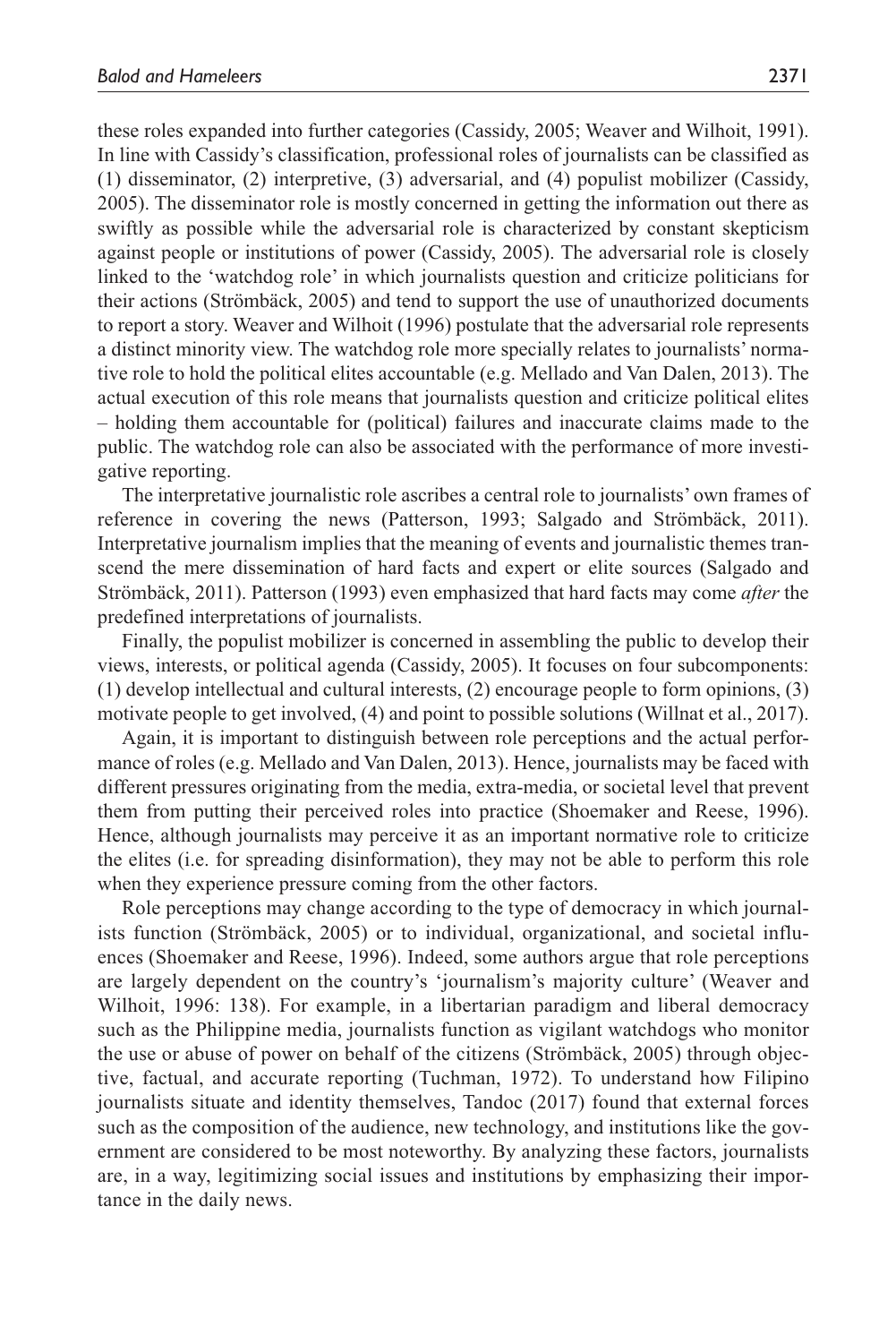The typology of roles mapped out by Weaver and Wilhoit (1991) and Cassidy (2005) gives an overview of some of the roles that journalists fulfill. However, these roles should not be viewed as separate entities, but should rather be seen as fluid. In the case of the Philippines, where misinformation threatens the democracy by undermining political discussions as well as journalistic authority; journalists may emphasize existing roles or take on a more active role toward challenging misinformation in the public arena. Moreover, they may perceive some roles as important but may experience important barriers in enacting them. Based on the conceptualization of misinformation and role perceptions, the first subquestion (RQ1) is: *How do journalistic role perceptions take shape in response to misinformation?*

### **The blame game: The media as 'peddlers of mis- and disinformation'**

Today's post postfactual era may not only provide more pressure on journalists' profession as it affects their routines of news making, mis- or disinformation can also be a rhetorical device to silence the media. In the United States, Trump, for example, frequently shifts blame to the 'Fake News' media as the 'enemy of the people'. By doing so, he can discredit media sources that oppose him, while using his own controlled social media channels to provide an unchallenged image of reality. Here, the difference between mis- and disinformation is relevant to highlight: accusations of *deliberately* distorting reality can be seen as the discursive framing of *disinformation*, whereas blaming the media for being imprecise or inaccurate does not involve accusations of goal-directed deception or manipulation (misinformation).

In the Philippines, journalists battle against the erosion of public and government trust, often leading to accusations of peddling Fake News or disinformation. Philippine President Rodrigo Duterte himself has accused legacy media Rappler of being 'fake news' after releasing an investigative piece targeted at his administration. These sentiments are reflected in the wide array of criticisms thrown at the media by the public, the government, and paid trolls (Johnson, 2018). Accusations of Fake News are thus very common in the Philippines and even institutionalized by the government that cultivates distrust in mainstream journalism.

In the Philippines, death threats targeted at journalists are also quite common. According to the Center for Media Freedom and Responsibility (CMFR), at least 99 cases of direct and indirect assaults against journalist have been documented during the current administration of President Rodrigo Duterte, some of which were attacks calling out journalists as Fake News purveyors. Among these assaults, the CMFR recorded 17 cases of online harassment, 12 cases of death threats, and 9 cases of libel. While not all of these were related to accusations of misinformation, the fact that the President himself openly criticizes the media as being Fake News purveyors, aggravated such instances substantially. This animosity between Duterte and Rappler ultimately led to a coverage ban against the said news agency.

In the context of mis- and disinformation, it is thus not only crucial to investigate how journalists respond to an era of postfactual relativism, it is also important to see how they respond to the challenge of being *blamed* for contributing to the spread of mis- and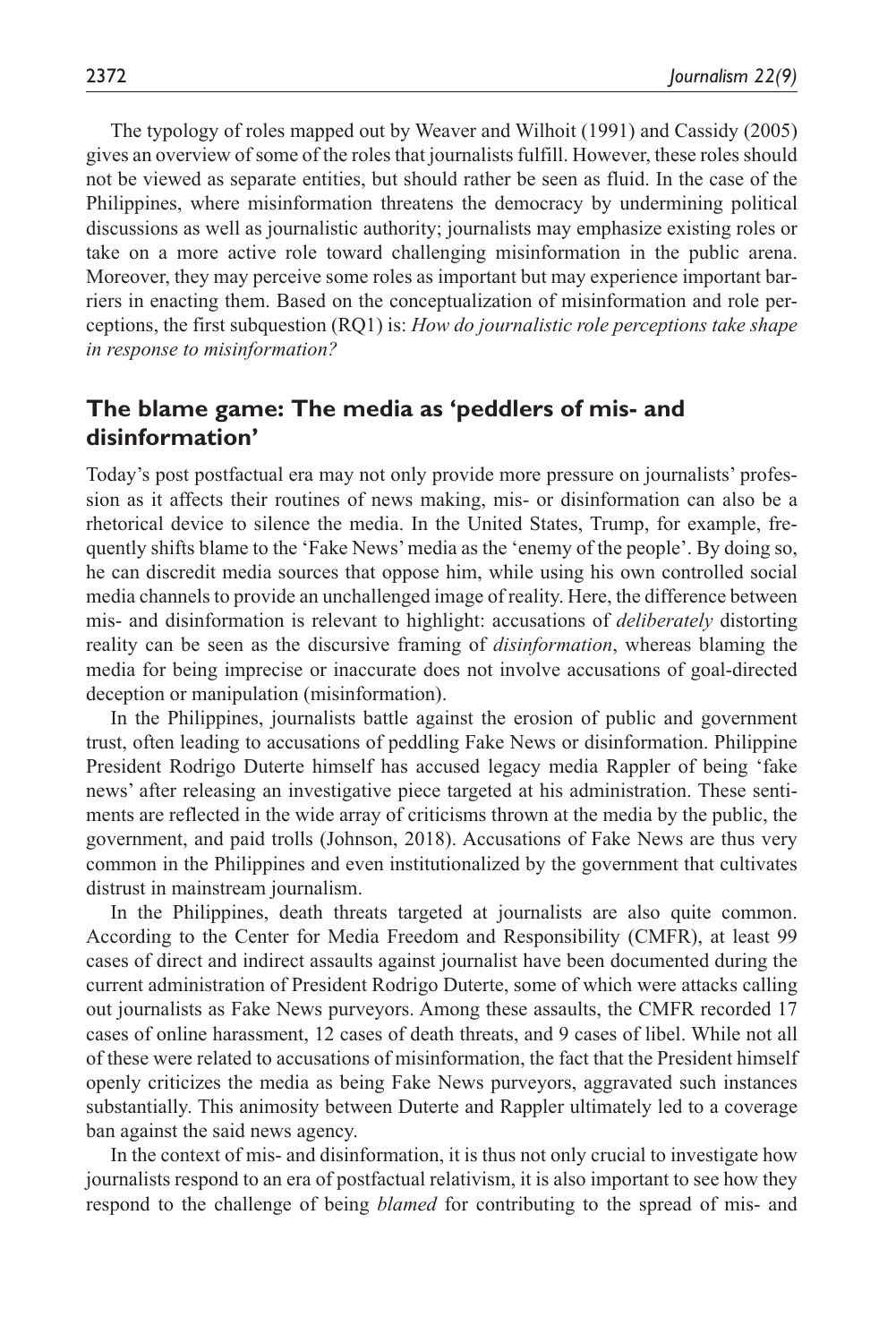disinformation themselves. In cases when media credibility is attacked, such as when accusations of mis- and disinformation abound, journalists may engage in a paradigm repair strategy in order to restore their image and reputation (Berkowitz, 2000). Specifically, studies have demonstrated that journalists restore their authority by focusing on a particular threat, isolating it as an anomalous or deviant occurrence, then reacting to public criticism (Reese, 1990). The practice of paradigm repair also reinforces the concept of an interpretive community in which journalists belong to a community that is governed by certain practices, standards, and ethics (Zelizer, 1993) and also outlines 'boundaries of the community along the way' (Berkowitz, 2000: 127). Later studies on paradigm repair focus on a 'second-order paradigm' where criticisms are generalized and assessed by the media community according to its significance to the profession (Carlson, 2012). Journalists may thus apply different tactics in dealing with accusations of communicative untruthfulness.

Taken together, we postulate that the relationship between mis- or disinformation and journalistic role perceptions is Janus-faced. First, in an era where reality has become subject to critique and severe mistrust, journalists may emphasize role perceptions directed at covering the truth by *disseminating* reality as they perceive it. Second, this setting of distrust also means that they can become the target of accusations. Hence, they can be blamed for spreading lies and must fight off attacks targeted at their profession. This creates a tense working environment where different threats and opportunities may be experienced. Against the backdrop of potential strategies that journalists can employ to address criticism, the final research question of this study is: *How do journalists respond to being called peddlers of mis-and disinformation, and how do they identify challenges and opportunities in the face of a threat to their profession?* (RQ2).

## **Method**

#### *Data collection*

This study is based on 16 semistructured interviews (see Appendix 2 for interview guide), which were analyzed using the step-by-step coding procedures and constant comparison of the grounded theory framework (Corbin and Strauss, 1990). Using this method, we explored the development of role perceptions based on the interviewee's personal and professional history as well as his or her perspective and worldview.

## *Sampling*

Using purposive and snowball sampling, a total of 16 semistructured interviews were conducted via Skype and Facebook Video Chat. The duration of each interview ranged from 45minutes to 1 hour and 40minutes (see Appendix 1 for list of interviewees). The interviewees were selected based on the researcher's initial contact list. The researcher asked for referrals as the data collection progressed. To ensure a maximum variety of opinions and professional experiences, journalists holding different positions such as program managers, editors, producers, reporters, and columnists were interviewed. Each position has a unique role in the journalistic field and provided rich discussion on how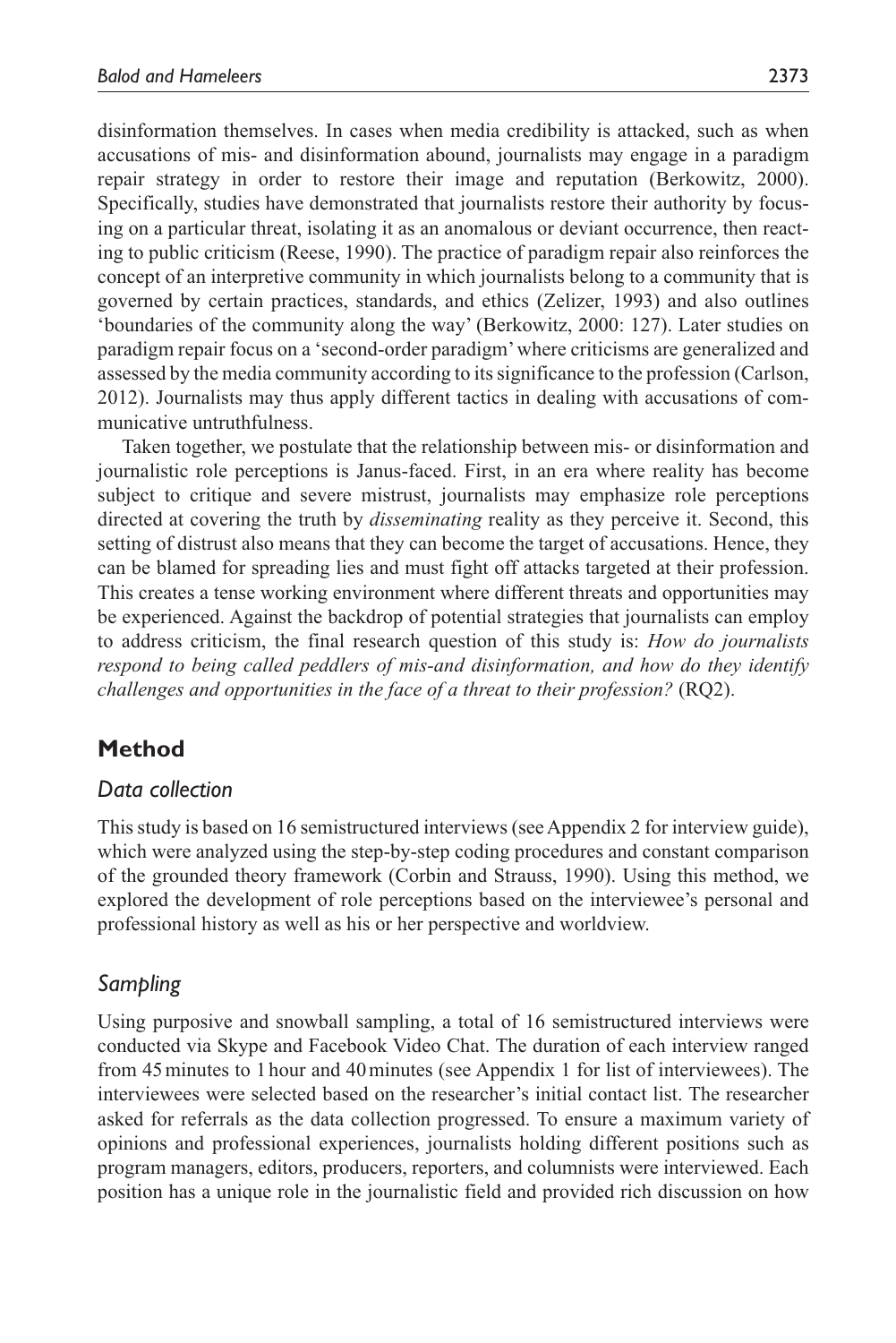misinformation consequently affects their roles. Since the topic of this study is also largely based on the spread of mis- and disinformation in the digital age, we also purposefully selected young and old journalists with varying years of experience in dealing with mis- and disinformation. We have chosen journalists of television and online media for the following reasons. First, television remains the most dominant form of media in the Philippines and can therefore be powerful in influencing the public about the role of media on misinformation. Journalists of online media counterparts were included because online journalists usually encounter mis- and disinformation going viral on social media (Lewandowsky et al., 2017) and are also usually the subjects of attacks of being called Fake News outlets. The total number of journalists interviewed was determined until saturation of content was reached. This means that additional rounds of data collection did not reveal new insights in the developing categories. This is in line with the principles of grounded theory, emphasizing that 'representativeness of concepts, not of persons, is crucial' (Corbin and Strauss, 1990: 9).

#### *Data analysis*

All interviews were transcribed and translated for manual coding. The coding process was structured by open coding, axial coding, and selective coding. The first process of open coding formed the basis for the first set of themes and categories. This allowed for a more open-minded interpretation of the data. Next, we looked for recurring and prominent themes and created a codebook to further code the data. The codebook was used for the subsequent phases of focused and axial coding. Similarities and differences of concepts were assessed into specific themes or categories. These overarching concepts are categorized into four major themes: Roles, Challenges, Opportunities, and Solutions. Using these central themes as guide, similar data was clustered under these categories to create new subcodes. If a code did not fit into a certain category or theme, new dimensions were developed. We continued with the same process of analysis until no new codes were generated from the raw data.

In Table 1, we structured the data based on three major roles that were identified in the interviews: the disseminator, watchdog, and interpretive role. We have presented each role based on two categories derived from the first set of coding and informed by the research questions: *conception* of roles and *challenges or barriers* in the enactment of such roles (experienced barriers in performing roles).

#### **Results**

#### *Role perceptions in response to misinformation*

*The disseminator and the watchdog.* Grounded on the traditional practice of objective news reporting, many basic primary roles are cited by journalists as important duties today. In order to protect their legitimacy in the setting of competing flows of inaccurate information, journalists have to defend their societal role of disseminating truthful information while monitoring the elites in power. These roles include the dissemination of factual and accurate information, monitoring people in power, and contributions to social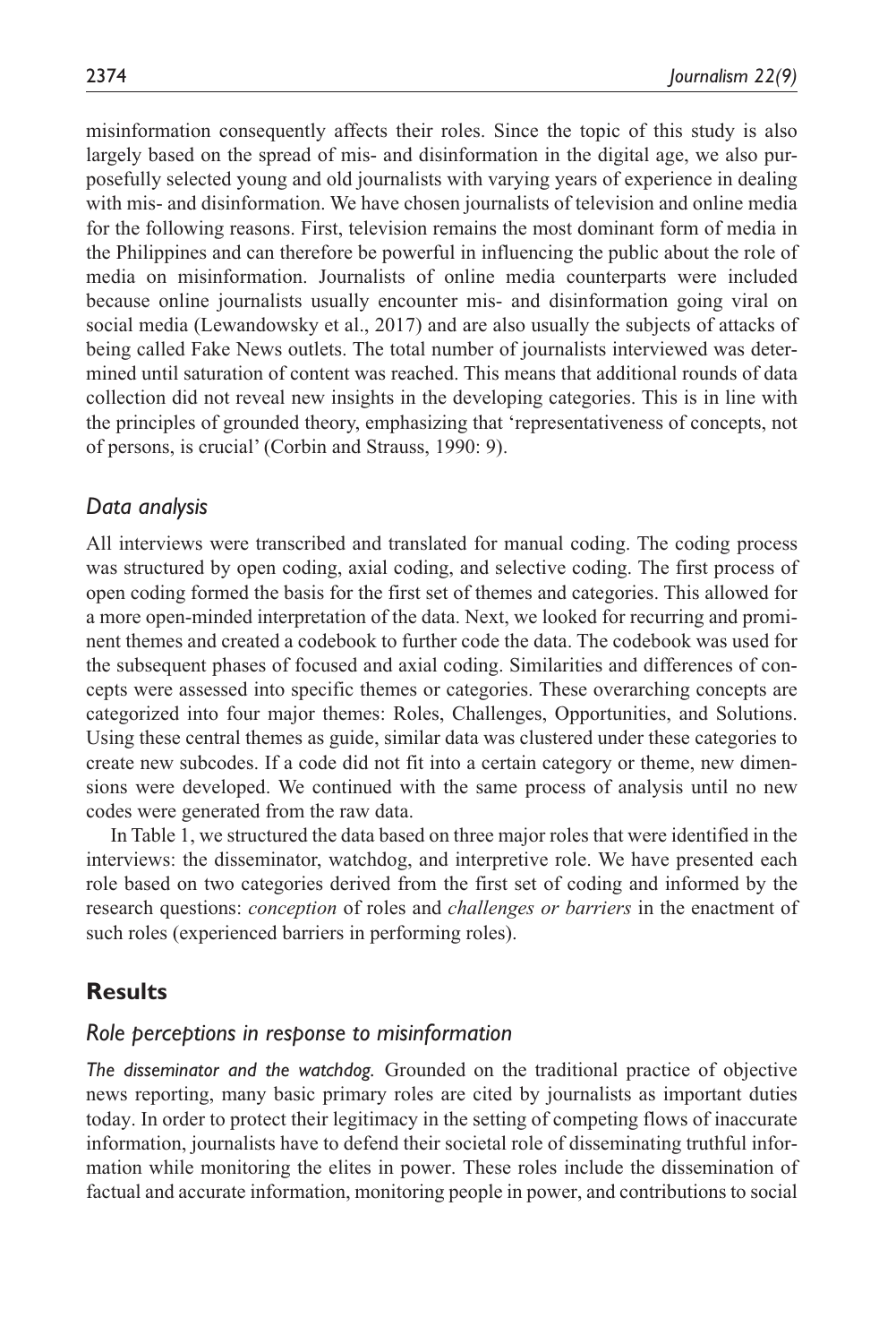| Perceived roles | Role conceptions                                                                                                                                                                                                                                    | Barriers to enactment (role performances)                                                                                                                                                                                                                                                                                                                                                  |
|-----------------|-----------------------------------------------------------------------------------------------------------------------------------------------------------------------------------------------------------------------------------------------------|--------------------------------------------------------------------------------------------------------------------------------------------------------------------------------------------------------------------------------------------------------------------------------------------------------------------------------------------------------------------------------------------|
| Disseminator    | More rigorous vetting<br>process in newsrooms<br>Installment of independent<br>fact checkers in the<br>newsroom<br>Debunking and correcting<br>misinformation                                                                                       | Other unprofessional sources that<br>propagate misinformation, such as trolls<br>and bots<br>Lack of time and resources to verify facts<br>leading to elimination of unverifiable data<br>He said/she said journalism or the tendency<br>to rely too much on quotes to illustrate a                                                                                                        |
| Watchdog        | Emphasis on investigative<br>reporting<br>Reporting trends and<br>analyses of political claims<br>Avoiding parroting of political<br>statements<br>Increased sense of internal<br>monitoring and self-<br>accountability, media literacy<br>efforts | story<br>Public and government criticisms<br>(accusations of Fake news) leading to a<br>'Chilling effect'/Self-censorship<br>Personal threats/harassments after being<br>accused of delivering Fake News<br>Interests of media owners clashing with<br>publication of investigative reports<br>Threat of a media boycott/drop in public<br>trust ratings due to Fake News accusations      |
| Interpretive    | Value-added information that<br>offers context to hard facts<br>Leaning toward production<br>or publication of narrative<br>information or contextual<br>background                                                                                 | Public and government criticisms<br>(accusations of Fake news) leading to a<br>'Chilling effect'/Self-censorship<br>Personal threats/harassments after being<br>accused of delivering Fake News<br>Interests of media owners clash with<br>publication of interpretive or opinionated<br>reports<br>Threat of a media boycott/drop in public<br>trust ratings due to Fake News accusations |

**Table 1.** Perceived roles, conceptions, and barriers to enactments of roles.

reforms. Journalists who cited these primary roles added that these roles result from a long-standing journalistic practice and the historical relevance of journalism in upholding democracy. When faced with the challenge of misinformation, the disseminator and watchdog roles become more significant in the daily routine of journalists. Many journalists also believe that their roles are changing throughout the years. 'We started as town criers but journalists became part of the liberation movement and it has since continually evolved', Journalist 14, a senior editor says. 'The media should not just be a mouthpiece, nor used for PR', Journalist 15 says.

### *Shifting emphasis in existing roles*

*The disseminator as truth crusader.* Amid threats to the legitimacy of journalism in an era of misinformation, all journalists agree that their roles have shifted in emphasis to defend journalism's role in society. Hence, journalism's democratic role of disseminating truthful information should be defended in a setting of more dishonest communication. Some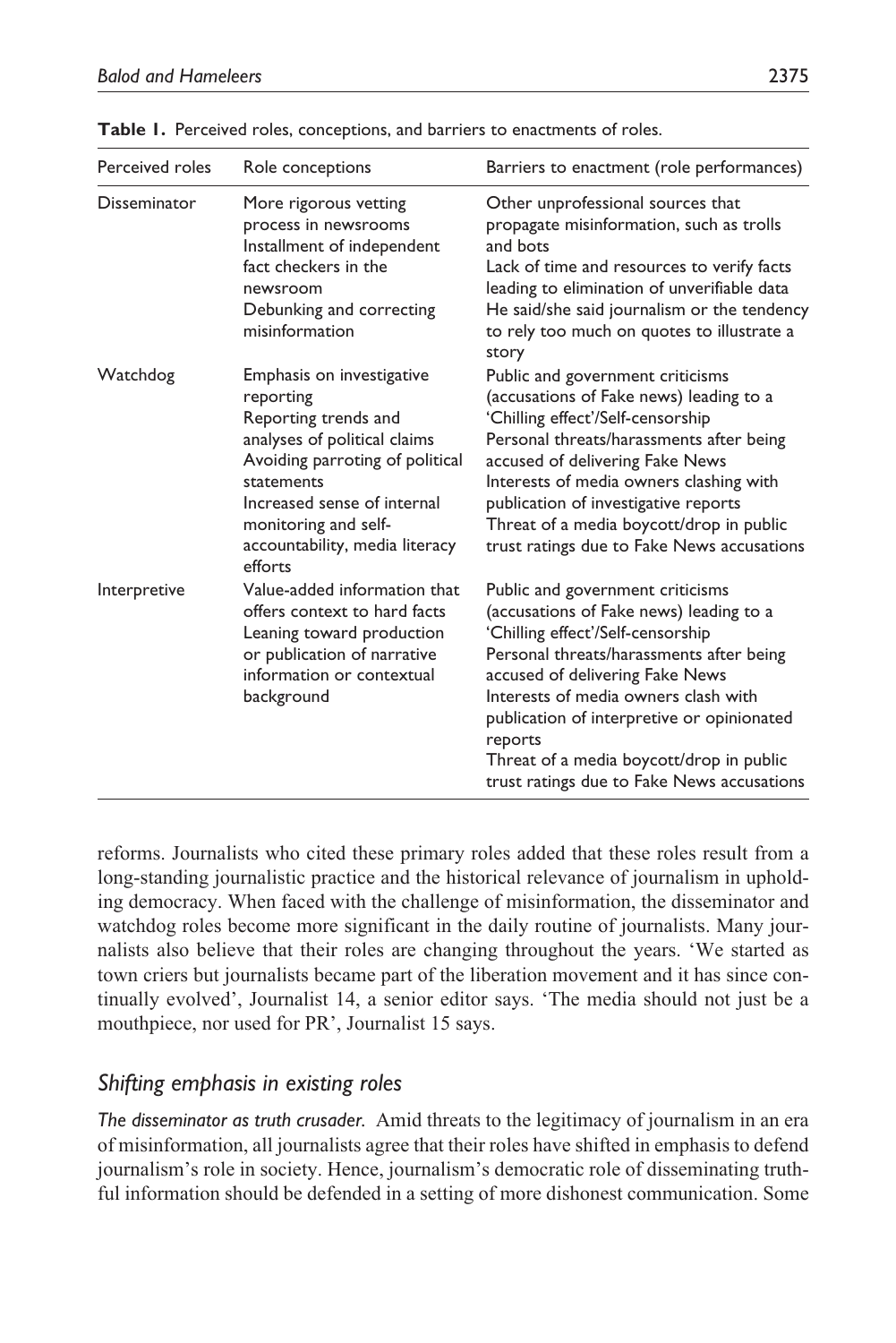roles have been perceived as strengthened while some are confronted with challenges exposing some weaknesses and gaps. 'These roles have always existed and have always been there. The difference now is that these roles are magnified, and the extent and scope of these roles have changed', an editor and online journalist said.

All journalists acknowledged that journalism can never be fully stripped of biases in terms of prioritization of stories, priming, and agenda-setting. Their actions inside and outside of the newsroom are thus direct consequences of their own perceptions. 'No journalist has no bias. What we can do is to be fair', Journalist 8, a program manager for a newscast says

Some journalists lean more toward interpretive journalism in which journalists take an active role in identifying which stories should be prioritized and by providing a narrative and contextual background to support the story. 'News should be truthful, not neutral. Journalists should be biased for the truth. There are stories that we, as journalists, should push forward, like stories about inequality or human rights violations', Journalist 15, a news reporter says. Many journalists interviewed believe that the situation today calls for more courage and initiative from journalists to break through traditional roles and perform a moral duty to give voice to the marginalized sector. Journalists see how crucial their role is in weaving the narrative perceived by the public. 'In the age of misinformation, the role of a journalist is to give context and make sense of what is happening', Journalist 5 says. Another journalist (14) says, 'The biggest misconception in journalism is that we should be detached recorders of news. But if you detach yourself, the tendency is you tend to be the defender of the status quo, wittingly or unwittingly'.

*The need to provide a context for factual knowledge.* Although many journalists did not directly challenge or attack the elites, the need to provide context for factual information can be regarded as an important component of the interpretative role conception. In the face of increased competition with other sources of information, journalists emphasized the need for 'value-added' information. 'Because we are dealing with other drivers of information, the journalist's role to inform, provide context, and weave a narrative in our stories has become more important than ever', one journalist said. Although journalists stayed close to objective reporting, they did move beyond the mere dissemination of hard facts by providing a narrative to present information.

*Journalists as fact-checking watchdogs.* Strengthened by the need to verify information, the disseminator and watchdog roles have become more salient in an era of falsehoods. While all journalists acknowledge that these practices are part of the routine, the stakes are higher and the consequences are more severe this time. Journalist 4, a TV reporter says 'It has become more difficult to verify now. You don't know who to trust and if your sources are telling the truth'. All types of information, even when they come from supposedly reliable or official sources like the government, should undergo scrutiny and verification. Because of the hectic schedule of reporters and the high demands of daily news coverage, many newsrooms see fact-checking as a job that requires extra attention. This has led to the installment of independent fact checkers in the newsroom working alongside writers and producers. However, it remains the duty of the journalists to verify information – and to use these fact checkers as a resource to filter out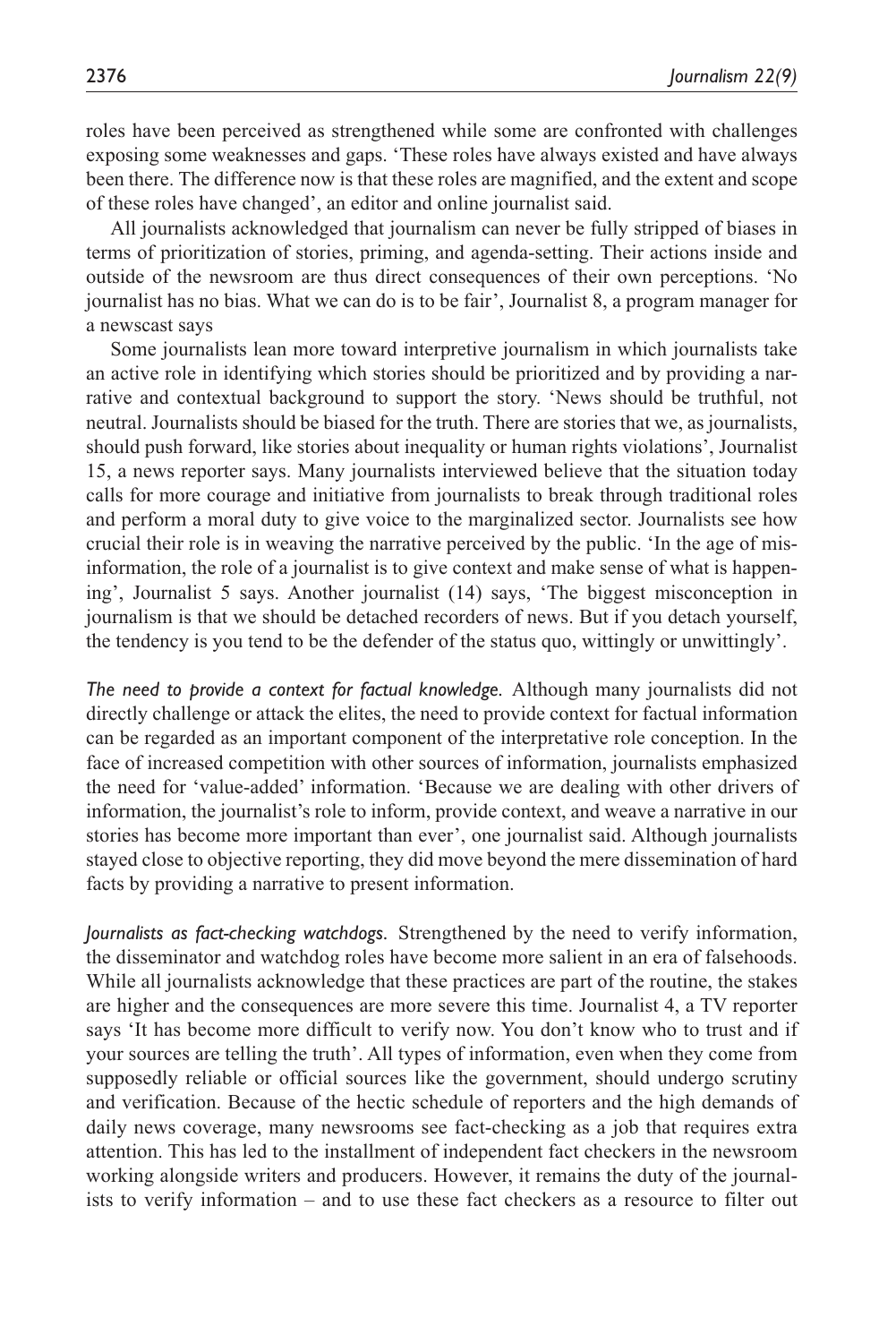inaccurate information. Indeed, three journalists who work for large newsrooms have an independent vetting process for information. Most journalists, however, do not have this luxury and must do all the fact-checking on their own. Thus verification can become a tedious duty for many reporters. 'It takes away time that you should be using to pursue other important stories', Journalist 1 says.

Debunking falsehoods has become an integral part of the roles that journalists perform today. These tasks include combating mis- and disinformation by calling out lies or inconsistencies. 'Journalists play a vital role in maintaining a healthy democracy and it is our duty to ensure that people can make judgments using the right information', Journalist 15 says. Moreover, according to Journalist 6, if journalists do not correct misor disinformation, then they also become a complicit in spreading false information which in turn contributes to the legitimization of 'fake news'. Correcting mis- or disinformation is particularly crucial when government officials are the source of wrong information as they can be taken as 'gospel truth' by the public and can lead to dangerous consequences, Journalist 6 explains. This corrective role of the media against mis- and disinformation has become so salient that some journalists admit that debunking fake news can be used as consideration for judging the news value of a story.

## **Challenges in dealing with mis- and disinformation in a changing media landscape**

To defend the legitimacy of the journalistic profession when confronted with *accusations* of fake news on a regular basis, some journalists claim that the roles of the disseminator and watchdog are strengthened, and in some occasions, challenged (RQ2). The challenges experienced by journalists relate to the discrepancy between role perceptions and role performances (Mellado and Van Dalen, 2013). Hence, although journalists do emphasize certain roles that are important in the context of mis- and disinformation, they perceive barriers to act on these conceptions. An overview of such barriers and challenges in the performance of perceived roles is included in Table 1. Being swamped with loads of misinformation to verify, some journalists opt to delay or even eliminate unverifiable and contestable information in order to reduce the risk of criticism. 'One error and you can be accused of producing Fake News', Journalist 8 says. However, some choose to publish at their own cost. 'We simply do not have the luxury of time to check. Sometimes accuracy is compromised', Journalist 3, an executive producer admits.

Journalist 3 has experienced being accused of spreading Fake News after releasing a critical news documentary investigating policemen who were accused of extrajudicial killings. 'We were accused of airing Fake News. I received death threats saying we will be part of the next death toll', he says. Journalist 16, known for writing analytical reports, also received death threats in conjunction with the accusation of Fake News. 'They send pictures of my parents threatening they will be the next target', he says.

All journalists interviewed express a personal and/or emotional response when they were accused of producing mis- or disinformation. 'It is personal because it is our job on the line', Journalist 5 says. While not all comments and accusations are addressed personally by these journalists, they check the value of these accusations. Did the journalists actually commit a mistake? If the accusation is purely made on the grounds of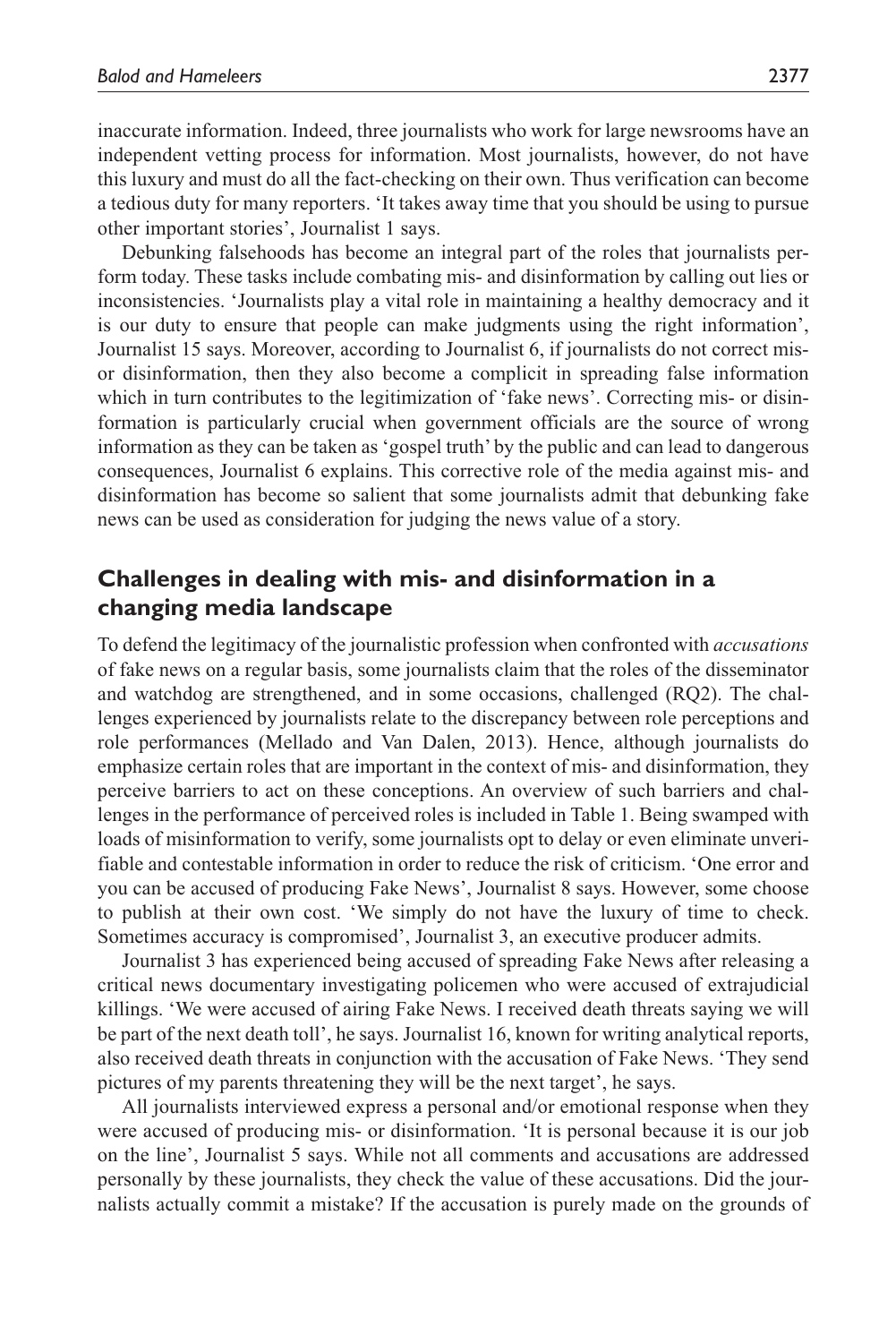propaganda, or is made by trolls or bots, then a journalist's usual response is to ignore the comment. Some journalists also become vocal on social media regarding mis- and disinformation and even engage in media literacy campaigns in order to educate the public about mis- and disinformation. In that sense, the profession is also strengthened by mobilizing the public amid the challenge of misinformation.

Many journalists also claim to experience a chilling effect on their work. 'There is something in the air that makes you fearful', Journalist 9 says. Some journalists doubt their editorial judgment leading to reports that are less critical; some even had to release reports favorable of the government because of threats made by the government against media owners. 'I think scripts now have less spunk. Personally, I second-guess myself when writing', Journalist 8 says. Journalist 12 says, she chooses to stay away from controversial issues. 'I have become more conscious about negative reactions and how the mob will react. I censor myself and consider if I should soften the tone', she says. This perception is inconsistent with the journalistic role of the watchdog – as journalists cannot function independently of the government to criticize and correct their behavior. These personal impacts, some journalists report, are just a part of a bigger challenge which the media organization faces.

Accusation of peddling mis- and disinformation and the hostility the government against the media contribute to self-censorship which affects the profession on an organizational level and contradicts the watchdog role. Some journalists also claim that media owners are trying to avoid criticism and engage in self-preservation by staying quiet from controversial stories to protect the business and advertising interests of the company. 'The impact of the stories is lessened. You are not able to deliver the best and sharpest angles', Journalist 9 says. For example, after receiving a death threat connected to the accusation of spreading Fake News and a possible media boycott from various pro-Duterte groups, Journalist 3 says he refrained from producing critical reports against the government. 'We are still driven by ratings. You have to understand that those who support Duterte and those who are critical of the media are your audience too', Journalist 3 says.

In this setting, where journalists receive death threats when being accused of spreading falsehoods, some journalists have also received subtle warnings from the management to water down some issues or change the language or tone of the report in order not to arouse possible criticism. Because of the threat of being called biased, unfair, or misinformed, some journalists emphasize the 'he said, she said' routine in order to provide the most balanced, detached reporting. In the larger context of responses to misinformation, some journalists consider their work as a mere reactionary role on misinformation and claim that there is no active resistance to the overall spread of mis- and disinformation. The hostility of the responses to journalists' roles in society thus create a working environment where journalists refrain from more critical role performances in the fear of being accused of fake news peddlers in extremely hostile ways – which can be seen as an important impediment of the enactment of more critical watchdog roles.

The deliberate attacks of the government against the media, like tagging certain news outlets of being Fake News outlets or threatening critical media organizations of closure, are considered as threats to press freedom. However, some media owners are careful not to brand these attacks as curtailment of press freedom because of the possible effect they may have on their own media businesses. 'We don't want to be tagged as Fake News outlets and lose our credibility because our platform is all we have', Journalist 7, an executive producer for a news show says.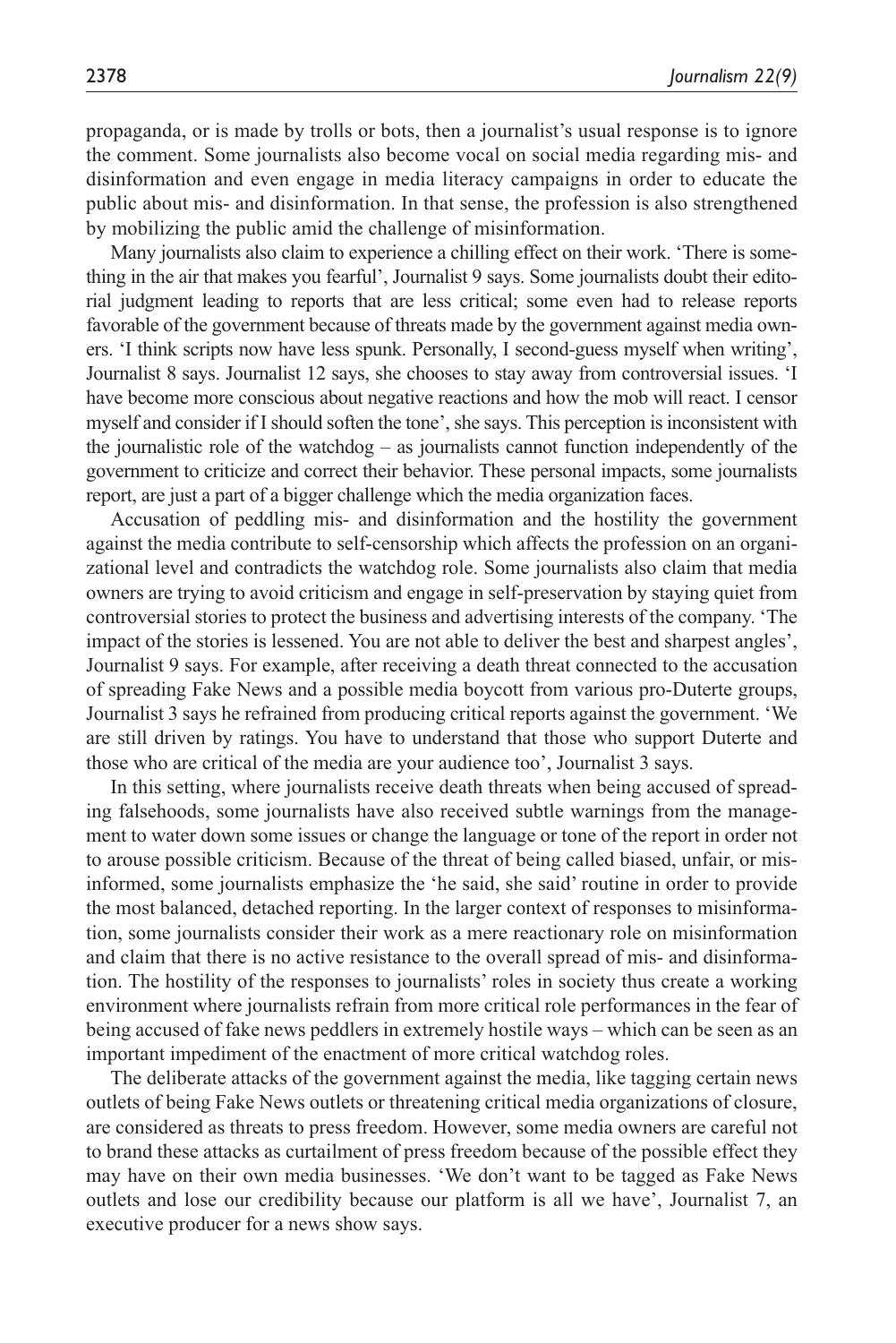#### **Discussion**

The Philippine media are currently undergoing an important transition in history where journalism is challenged by changing news consumption patterns, technology, and criticisms that threaten its authority. Mis- and disinformation are at the center of this battle – and falsehoods may potentially be used for propaganda (Jackson, 2017). In this fragmented media environment, this study aimed to provide an in-depth analysis of the role perceptions and performances of Filipino journalists in response to mis- and disinformation. Two central challenges to the legitimacy of journalism can be identified: (1) journalists have to *strengthen* their roles to distinguish themselves from disseminators of mis- and disinformation and (2) journalists have to *defend* themselves against *accusations* of spreading mis- and disinformation. Amid the threat of misinformation, journalists revert to the primary roles of journalism such as the basic dissemination of factual, accurate, and balanced information and checks and balances of the institutions in power. These roles align with the definition of Strömbäck (2005) in defining roles of journalists as watchdogs in a libertarian and liberal democracy.

The disseminator role is seen as central when responding to an era of postfactual relativism, whereas other functions, such as the watchdog and interpretive roles, despite being perceived as crucial, are not fulfilled successfully as journalists experience important barriers on different levels of influence. Journalists argue that the current environment characterized by the spread of mis- and disinformation calls for a much more active participation of the media in the societal affairs as well as more attention to the quality of facts disseminated among society. As journalists battle against misinformation, the disseminator role is magnified through more rigorous and strict fact-checking and verification from journalists. The task of debunking falsehoods has also become part of a journalist's daily routine.

The watchdog role has also developed in the face of mis- and disinformation. Journalists need to take on this role to champion certain ideologies such as the campaign against Fake News and propaganda. This role can be connected to disinformation: as various agents of disinformation aim to achieve certain political goals by manipulating the electorate, journalists see it is as their role to point out the unfair reporting of such agents. Yet, this role is confounded by the pressure they experience from political actors, public criticism, and even organizational decisions.

The watchdog role of journalists also paves way for the rise of long-form analyses, trends, and investigative reporting. While most journalists interviewed acknowledge that objectivity may be futile because of their inherent biases, journalists place premium value on fairness and accuracy in their reporting. The operationalization of objectivity as well as journalists' preference of reporting are influenced primarily because of their individual role perceptions as reflected in the studies made by Skovsgaard et al. (2012) and Scholl and Weischenberg (1998). Not only do journalists perform an active, participative role in societal affairs as watchdogs, journalists are also more aware of the quality of reporting they produce, thus becoming a watchdog of their own profession (and not just politics). Accountability and self-monitoring are more pronounced in the age of mis- and disinformation, especially when they are accused of being Fake News outlets. Thus, journalists see self-accountability as an extension of their role as watchdogs. The results indicate that journalists do not identify strongly with the populist mobilizer role in their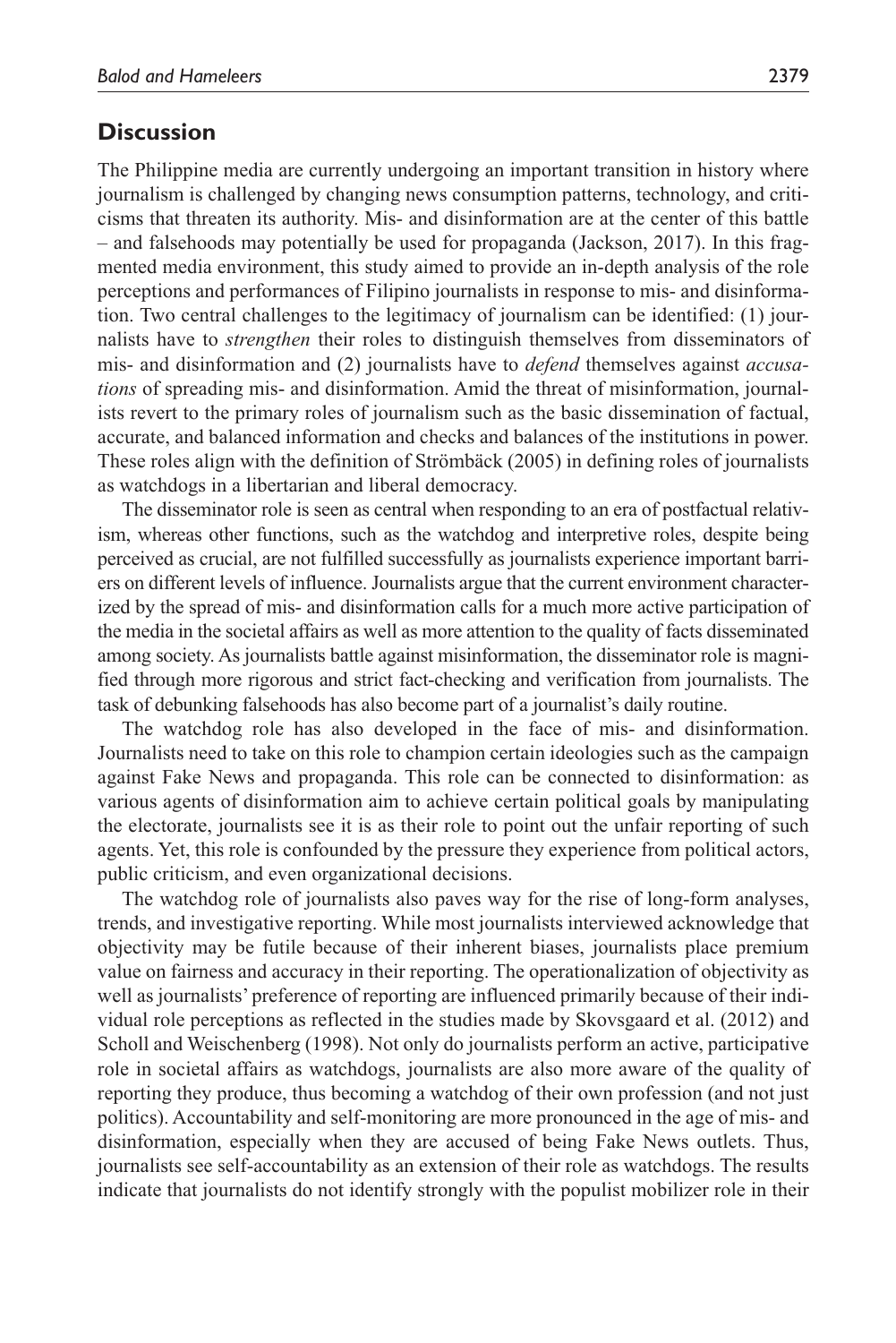responses to mis- and disinformation. They mostly referred to pressures coming from 'above' (the established political order) and mostly neglected their role of mobilizing the audience. However, journalists did stress the opportunity to engage more with the audience and to promote media literacy and education in order to reduce perceived biases in journalistic reporting (Vraga et al., 2009).

While the disseminator and watchdog roles may have been strengthened on some dimensions, mis- and disinformation have also made journalists vulnerable to challenges, especially in fulfilling interpretive roles. This finding can be connected to literature that links role conceptions to performances (e.g. Hanitzsch and Vos, 2017; Mellado and Van Dalen, 2013). Journalists may perceive it as important to strengthen some of their roles but may not be able to critically attack the government. Hence, the performance of the watchdog and interpretive role are also at risk as journalists experience boundaries in criticizing the government. Thus, the age of falsehoods has also made a crack in journalism as a profession as stated by some journalists interviewed. For example, in the Philippines, being tagged as 'fake news peddlers' is similar to having a scarlet letter on one's forehead. It can lead to more accusations, a drop in public trust ratings, and in the company's advertising revenues. Even as journalists struggle with being blamed for spreading falsehoods, such criticisms allow them to reflect on the quality of work they produce.

The struggle of journalists in performing the interpretive role as shown in some journalists' hesitation to publish more critical reports (self-censorship) because of being tagged as Fake News is coherent with the findings of Tandoc et al. (2012). More specifically, Tandoc et al. (2012) point to a gap between role conceptions and enactments. External factors such as routines (effects of news deadlines, supervisors) influence the performance of journalists. The results of our study further show that corporate interests motivated by ratings can be a factor that impede the enactment of roles amid accusations of mis- or disinformation. In addition, our study shows that the (perceived) hostility of the public's responses to news production can also be an important factor, as exemplified in numerous interviews where being tagged as Fake News peddlers affect the content journalists produce or, in some cases, not produce. This impediment to the enactment of such roles is congruent with the findings of Tandoc et al., who state that compliance may occur if a journalist believes that it can be instrumental in the production of a satisfying social effect.

Being accused of Fake News by the public or the government is a huge blow to the Philippine media as many journalists report experiencing a chilling effects or discouragement and restraint to publish certain materials because of fear or punishment (Schauer, 1978). This fearful and dangerous environment characterized by bullying, online harassments, and death threats can harm the execution of journalists' roles, as they experience threats that impede critical reporting and the execution of the watchdog role. These criticisms not only target the media performance but are also seen as part of campaigns to discredit journalists who are being critical. This is in line with the findings of Von Krogh and Svensson (2017) regarding interest-based criticisms.

This can be especially risky in a democracy like the Philippines where journalists are supposed to be acting as watchdogs and measures of accountability of those in power (Strömbäck, 2005). The chilling effect experienced by most journalists may also hinder a healthy, fair, and accurate discussion of societal issues, thus ultimately undermining the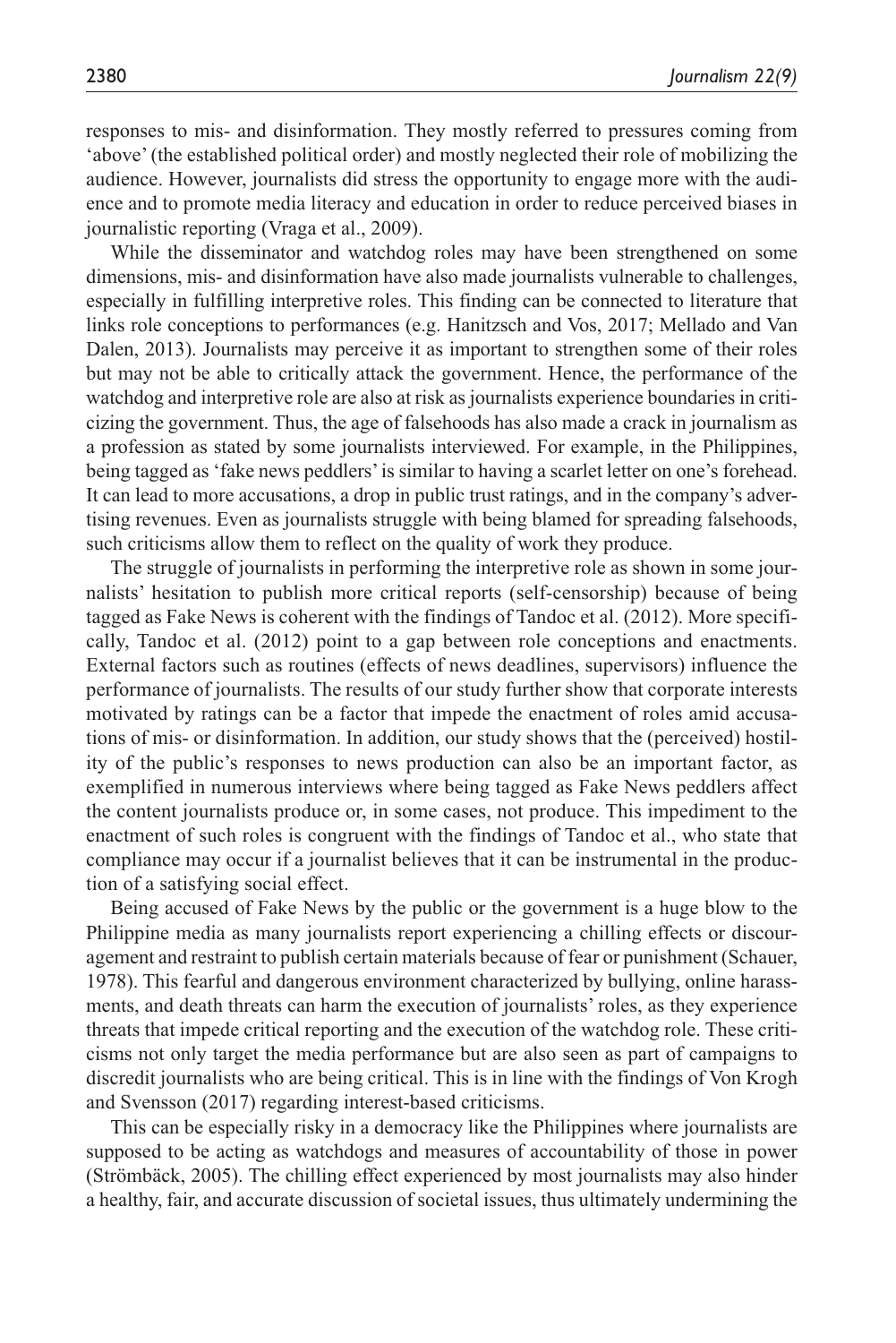role of the media in democracy. Here, it should be stressed that being accused of disseminating fake news is not a sufficient condition for (death) threats targeted at journalists. An uncertain media environment characterized by hostile extra-media and societal pressures, such as in the case of the Philippines, creates a favorable discursive opportunity structure to attack journalists. Open attacks from authorities themselves against critical media, such as in the case of Duterte labeling Rappler as Fake News, also heighten cases of threats, especially online harassments.

The severity of the threats identified in this study may thus not be directly generalizable to (Western) media settings in which journalists have more autonomy, legal protection, and professional agency. However, polarized and partisan opinion climates in the United States and Europe may also shape the public's hostile media perceptions – and journalists who disagree with people's perceptual screens are frequently seen as an 'enemy of the people' (e.g. Fawzi, 2019). In the European setting, populist voters frequently express hostile sentiments and threats to journalists via social media (Fawzi, 2019). Yet, these attacks and accusations of Fake News may not always result in (death) threats – which may only occur when a hostile public opinion climate and a less wellestablished democracy are in place.

Given the notoriety of the country's media's situation as regards to dealing with Fake News and propaganda, we believe that the Philippine case can be a valuable jump-off point in understanding how journalists in other countries perceive their roles amid mis- or disinformation, the barriers they may encounter in the enactment of these roles, and how they may defend their profession when the public blames them for being dishonest. However, the results are not representative of all journalists in the Philippines and beyond because of the small sample size as well as the overall diversity of interviews. Since this topic is highly personal and emotional for some interviewees, this may ultimately affect their role perceptions. As another limitation, the interviews were conducted via online video chats, thus, some nonverbal cues may be missed. These nonverbal cues are important because they may compliment answers and give more meaning to the discourse of the interview. Here, we should also stress that our inductive results are based on the memory of journalists, which may be colored and biased by existing attitudinal filters and perceptions (Pudney, 2011). Hence, journalists may inaccurately remember more severe threats to their profession as they distrust the establishment, or their existing opposition to media organizations may have had an impact on how they retrospectively perceive the discrepancy between role perceptions and enactment. Although this is a potential limitation of the findings presented in this study, journalists' preexisting filters and biases are also an important part of how they experience their roles and the potential fears they experience in performing them – irrespective of the factual basis of these perceived threats.

Despite these limitations, this study demonstrates how the current environment of mis- and disinformation puts the media in a unique position where journalists both have the duty to act and react, to report not only the truth but also mistruths and to be critical not only to those in power but also to themselves. Indeed, mis- and disinformation poses both as a challenge *and* opportunity to journalism today. While this may not be the first time that journalism is put to the test, journalists express the readiness to adapt to the changing times, and in the words of one journalist (1) interviewed, 'commit to constant vigilance'.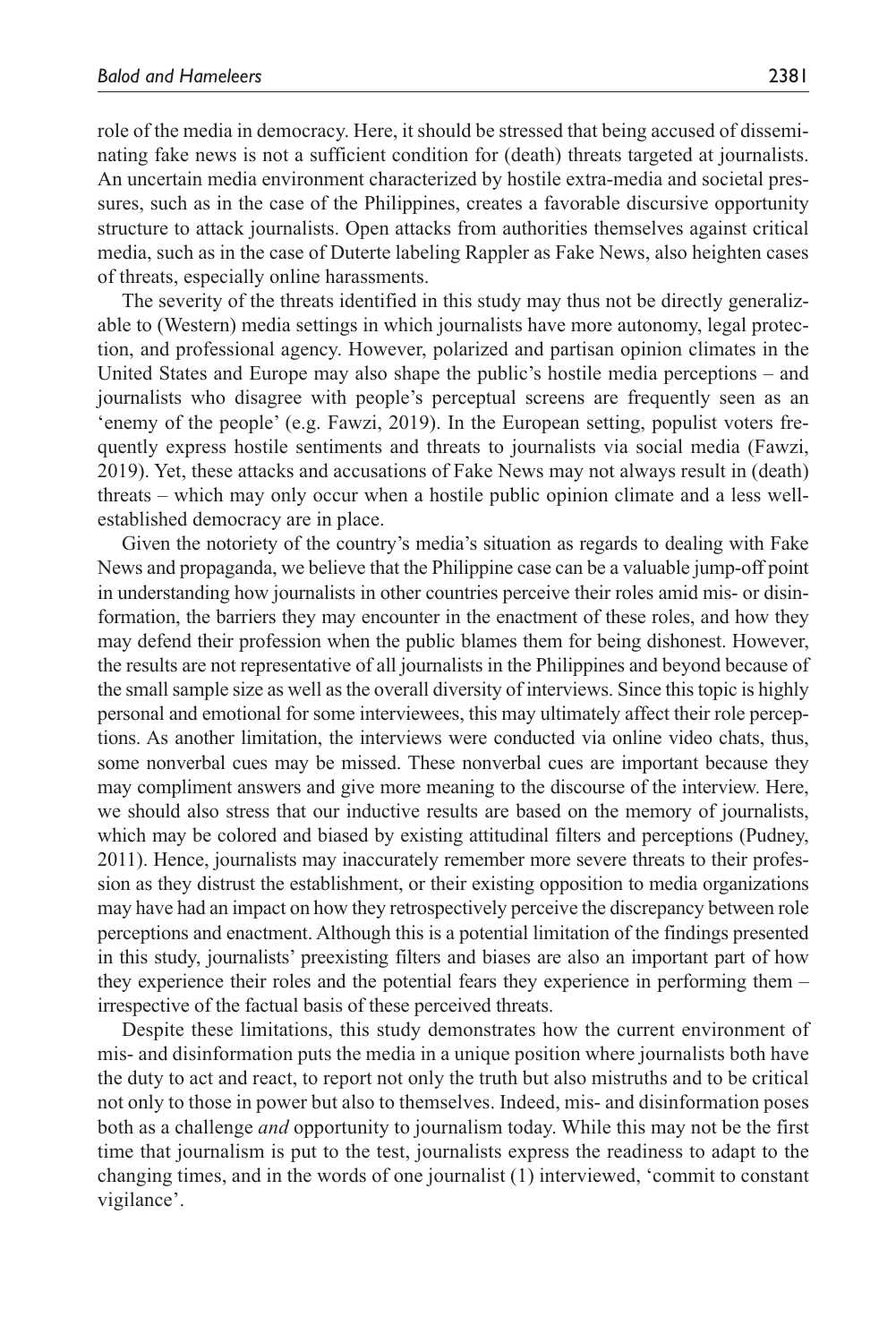#### **Funding**

The author(s) received no financial support for the research, authorship, and/or publication of this article.

## **ORCID iD**

Michael Hameleers **<https://orcid.org/0000-0002-8038-5005>** 

#### **References**

- Berkowitz D (2000) Doing double duty: Paradigm repair and the Princess Diana what-a-story. *Journalism* 1(2): 125–143.
- Carlson M (2012) 'Where once stood titans': Second-order paradigm repair and the vanishing US newspaper. *Journalism* 13(3): 267–283.
- Cassidy WP (2005) Variations on a theme: Professional role conceptions of print and online newspaper journalists. *Journalism and Mass Communication Quarterly* 82(2): 264–280.
- Corbin J and Strauss A (1990) Grounded theory research: Procedures, canons, and evaluative criteria. *Qualitative Sociology* 13(1): 3–21.
- DiFonzo N and Bordia P (2007) *Rumor Psychology: Social and Organizational Approaches*. Washington, DC: American Psychological Association.
- Fawzi N (2019) Untrustworthy news and the media as 'enemy of the people?' How a populist worldview shapes recipients' attitudes toward the media. *International Journal of Press/ Politics* 24: 146–164.
- Hanitzsch T and Vos T (2017) Journalistic roles and the struggle over institutional identity: The discursive constitution of journalism. *Communication Theory* 27(2): 115–135.
- Jackson D (2017) Issue brief: Distinguishing disinformation from propaganda, misinformation, and fake news: National endowment for democracy. Available at: [https://www.ned.org/](https://www.ned.org/issue-brief-distinguishing-disinformation-from-propaganda-misinformation-and-fake-news/) [issue-brief-distinguishing-disinformation-from-propaganda-misinformation-and-fake-news/](https://www.ned.org/issue-brief-distinguishing-disinformation-from-propaganda-misinformation-and-fake-news/) (accessed 5 April 2018).
- Johnson H (2018) Why Rappler is raising Philippine press freedom fears. *BBC News*. Available at: <http://www.bbc.com/news/world-asia-42713897> (accessed 6 March 2018).
- Johnstone J, Slawski E and Bowman W (1976) *The News People: A Sociological Portrait of American Journalists and Their Work*. London: University of Illinois Press.
- Kovach B and Rosenstiel T (2007) *The Elements of Journalism: What News People Should Know and the Public Should Expect*. New York: Three Rivers Press.
- Lewandowsky S, Ecker UK and Cook J (2017) Beyond misinformation: Understanding and coping with the 'Post-Truth' Era. *Journal of Applied Research in Memory and Cognition* 6(4): 353–369.
- Marwick A and Lewis R (2017) Media manipulation and disinformation online. *Data and Society Research Institute*. Available at: [https://datasociety.net/output/media-manipulation-and-dis](https://datasociety.net/output/media-manipulation-and-disinfo-online/)[info-online/](https://datasociety.net/output/media-manipulation-and-disinfo-online/) (accessed 18 September 2018).
- Mellado C and Van Dalen A (2013) Between rhetoric and practice: Explaining the gap between role conception and performance in journalism. *Journalism Studies* 15(6): 859–878.
- Nyhan B and Reifler J (2010) When corrections fail: The persistence of political misperceptions. *Political Behavior* 32(2): 303–330.
- Patterson TE (1993) *Out of Order*. New York: Knopf.
- Pudney S (2011) Perception and retrospection: The dynamic consistency of responses to survey questions on wellbeing. *Journal of Public Economics* 95(4): 300–310.
- Reese SD (1990) The news paradigm and the ideology of objectivity: A socialist at the Wall Street Journal. *Critical Studies in Media Communication* 7(4): 390–409.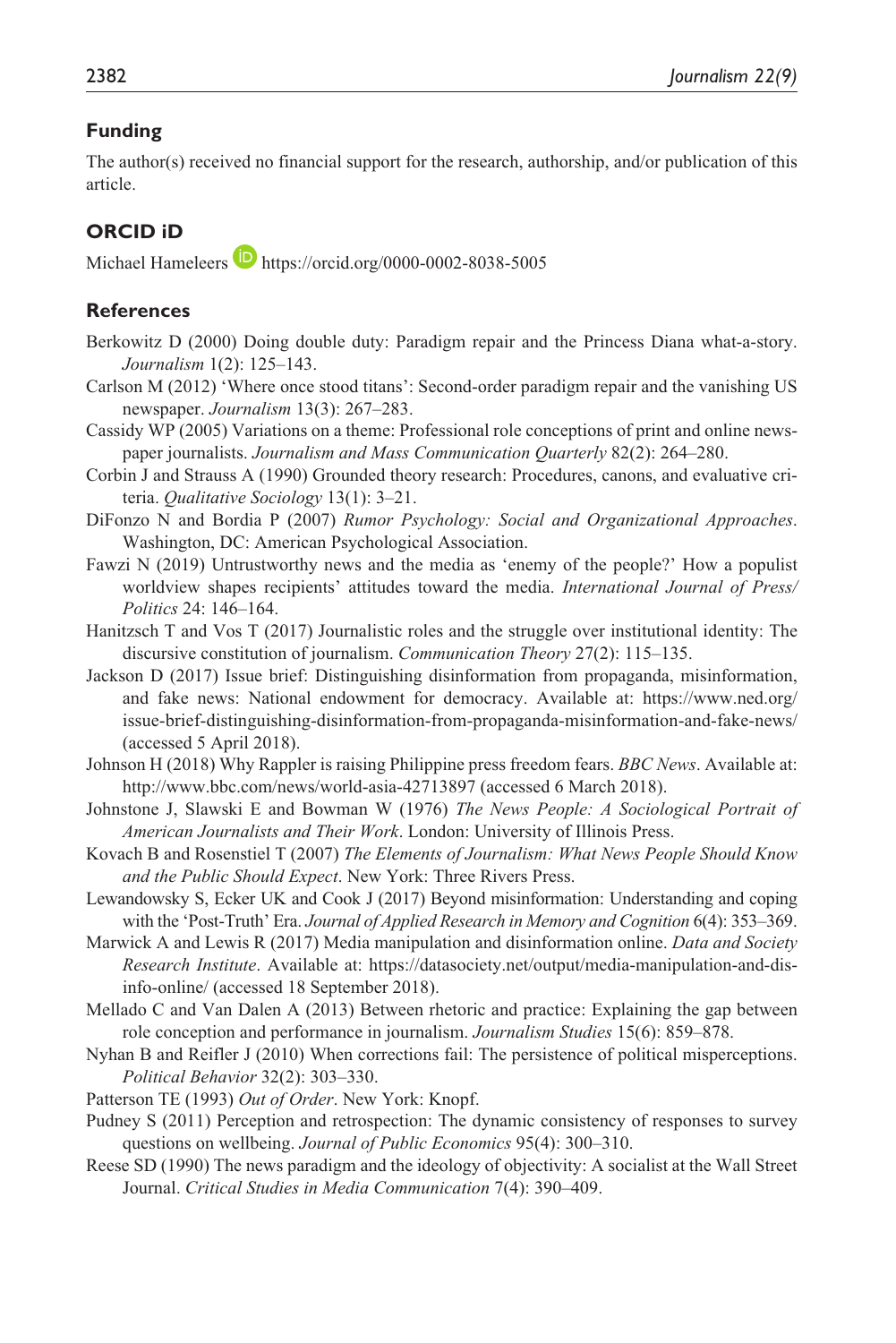- Ressa M (2016) Propaganda war: Weaponizing the Internet. *Rappler.com*. Available at: [https://www.](https://www.rappler.com/nation/148007-propaganda-war-weaponizing-internet) [rappler.com/nation/148007-propaganda-war-weaponizing-internet](https://www.rappler.com/nation/148007-propaganda-war-weaponizing-internet) (accessed 18 April 2018).
- Salgado S and Strömbäck J (2011) Interpretive journalism: A review of concepts, operationalizations and key findings. *Journalism* 13(2): 144–161.
- Schauer F (1978) Fear, risk and the first amendment: Unraveling the chilling effect. *Boston University Law Review* 58(5): 685–732.
- Scholl A and Weischenberg S (1998) *Journalismus in Der Gesellschaft: Theorie, Methodologie Und Empirie*. [Journalism in Society: Theory, Methodology, and Practice]. Wiesbaden: Westdeutscher Verlag.
- Shin J, Jian L, Driscoll K, et al. (2018) The diffusion of misinformation on social media: Temporal pattern, message, and source. *Computers in Human Behavior* 83: 278–287.
- Shoemaker PJ and Reese SD (1996) *Mediating the Message*. White Plains, NY: Pearson Longman.
- Skovsgaard M, Albæk E, De Vreese CH, et al. (2012) A reality check: How individual, professional, and organisational influences shape journalists' conceptualisation of the objectivity norm. *Journalism* 14(1): 22–42.
- Strömbäck J (2005) In search of a standard: Four models of democracy and their normative implications for journalism. *Journalism Studies* 6(3): 331–345.
- Tandoc EC Jr (2017) Watching over the watchdogs: The problems that Filipino journalists face. *Journalism Studies* 18(1): 102–117.
- Tandoc EC Jr, Hellmueller L and Vos TP (2012) MIND THE GAP: Between journalistic role conception and role enactment. *Journalism Practice* 7(5): 539–554.
- Tuchman G (1972) Objectivity as a strategic ritual: An examination of newsmen's notions of objectivity. *American Journal of Sociology* 77(4): 660–679.
- Van Aelst P, Strömbäck J, Aalberg T, et al. (2017) Political communication in a high-choice media environment: A challenge for democracy? *Annals of the International Communication Association* 41(1): 3–27.
- Von Krogh T and Svensson G (2017) Media responses to media criticism. *Nordicom Review* 38(1): 47–64.
- Vraga EK, Tully M and Rojas H (2009) Media literacy training reduces perception of bias. *Newspaper Research Journal* 30(4): 68–81.
- Wardle C (2017) Fake news. It's complicated. *First Draft*. Available at: [https://medium.com/1st](https://medium.com/1st-draft/fake-news-its-complicated-d0f773766c79)[draft/fake-news-its-complicated-d0f773766c79](https://medium.com/1st-draft/fake-news-its-complicated-d0f773766c79) (accessed 22 January 2019).
- Weaver DH and Wilhoit GC (1991) *The American Journalist: A Portrait of US News People and Their Work*. Bloomington, IN: Indiana University Press.
- Weaver DH and Wilhoit GC (1996) *The American Journalist in the 1990S: US News People at the End of an Era*. Mahwah, NJ: Erlbaum.
- Willnat L, Weaver DH and Wilhoit GC (2017) The American journalist in the digital age. *Journalist Studies*: 1–19.
- Zelizer B (1993) Journalists as interpretive communities. *Critical Studies in Media Communication* 10(3): 219–237.

#### **Author biographies**

Hon Sophia S Balod holds an Erasmus Mundus Master's degree in Journalism, Media and Globalization (University of Amsterdam). She additionally works as a news producer. Her research interests include misinformation, journalistic role perceptions, and qualitative research methods.

Michael Hameleers is an Assistant Professor in Political Communication at the Amsterdam School of Communication Research (ASCoR), Amsterdam, the Netherlands. His research interests include populism, framing, (affective) polarization, and the role of social identity in media effects.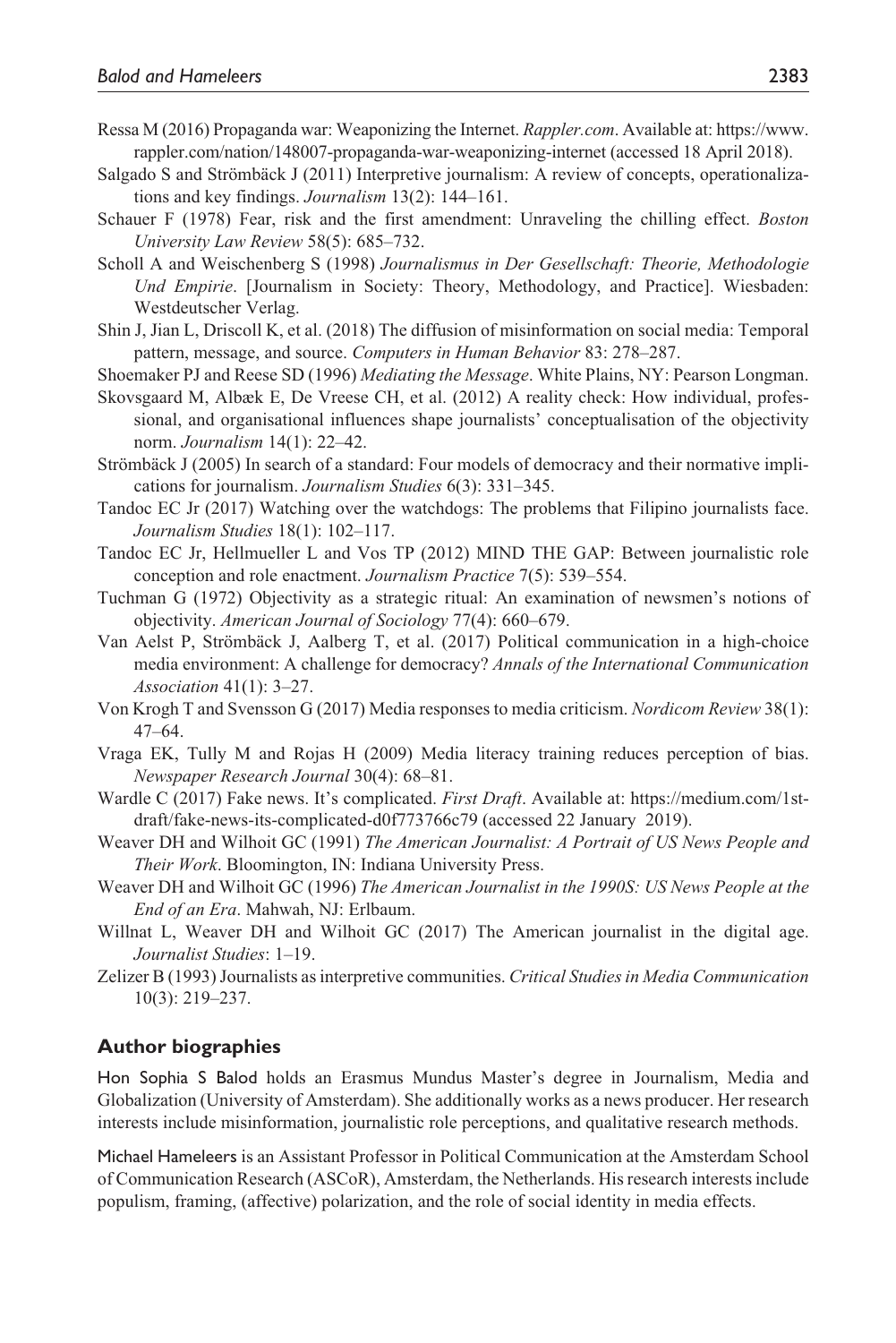## **Appendix 1**

**Table 2.** List of interviewees.

| Interviewee   | Age | Years of<br>experience in<br>media | Position/media outfit                          | Date of<br>interview | Duration<br>of<br>interview |
|---------------|-----|------------------------------------|------------------------------------------------|----------------------|-----------------------------|
| Journalist I  | 27  | 7 years                            | Multimedia Reporter/<br>News website           | 11 March 2018        | 1:04:27                     |
| Journalist 2  | 28  | 8 years                            | Segment Producer/TV<br><b>Network</b>          | 13 March 2018        | 45:16                       |
| Journalist 3  | 32  | I I years                          | <b>Executive Producer/TV</b><br><b>Network</b> | 13 March 2018        | 49:31                       |
| Journalist 4  | 31  | II years                           | Senior Correspondent/<br><b>TV Network</b>     | 16 March 2018        | 1:07:00                     |
| Journalist 5  | 27  | 6 years                            | Reporter/Newspaper/<br>Newspaper               | 17 March 2018        | 1:03:58                     |
| Journalist 6  | 28  | 7.5 years                          | Senior Correspondent/<br><b>TV Network</b>     | 18 March 2018        | 1:10:17                     |
| Journalist 7  | 28  | 6 years                            | <b>Executive Producer/TV</b><br><b>Network</b> | 18 March 2018        | 1:09:14                     |
| Journalist 8  | 36  | 15 years                           | Program Manager/TV<br><b>Network</b>           | 20 March 2018        | 1:39:22                     |
| Journalist 9  | 49  | 22 years                           | Program Manager/TV<br><b>Network</b>           | 23 March 2018        | 1:40:43                     |
| Journalist 10 | 20  | 7 months                           | Reporter/News<br>Website/Newspaper             | 24 March 2018        | 1:01:26                     |
| Journalist II | 27  | I year, 6 months                   | Reporter/News<br>Website/Newspaper             | 25 March 2018        | 48:53                       |
| Journalist 12 | 30  | 4 years, 5 months                  | Reporter/TV Network                            | 27 March 2018        | 1:12:19                     |
| Journalist 13 | 30  | 6 years                            | Journalist/News<br>Website                     | 28 March 2018        | 56:22                       |
| Journalist 14 | 56  | 30 years                           | Senior Editor/News<br>Website                  | 30 March 2018        | 1:17:08                     |
| Journalist 15 | 26  | 6 years                            | Reporter/TV Network                            | 31 March 2018        | 50:00                       |
| Journalist 16 | 42  | 15 years                           | Columnist/Newspaper<br>Blogger                 | 18 April 2018        | 1:01:53                     |